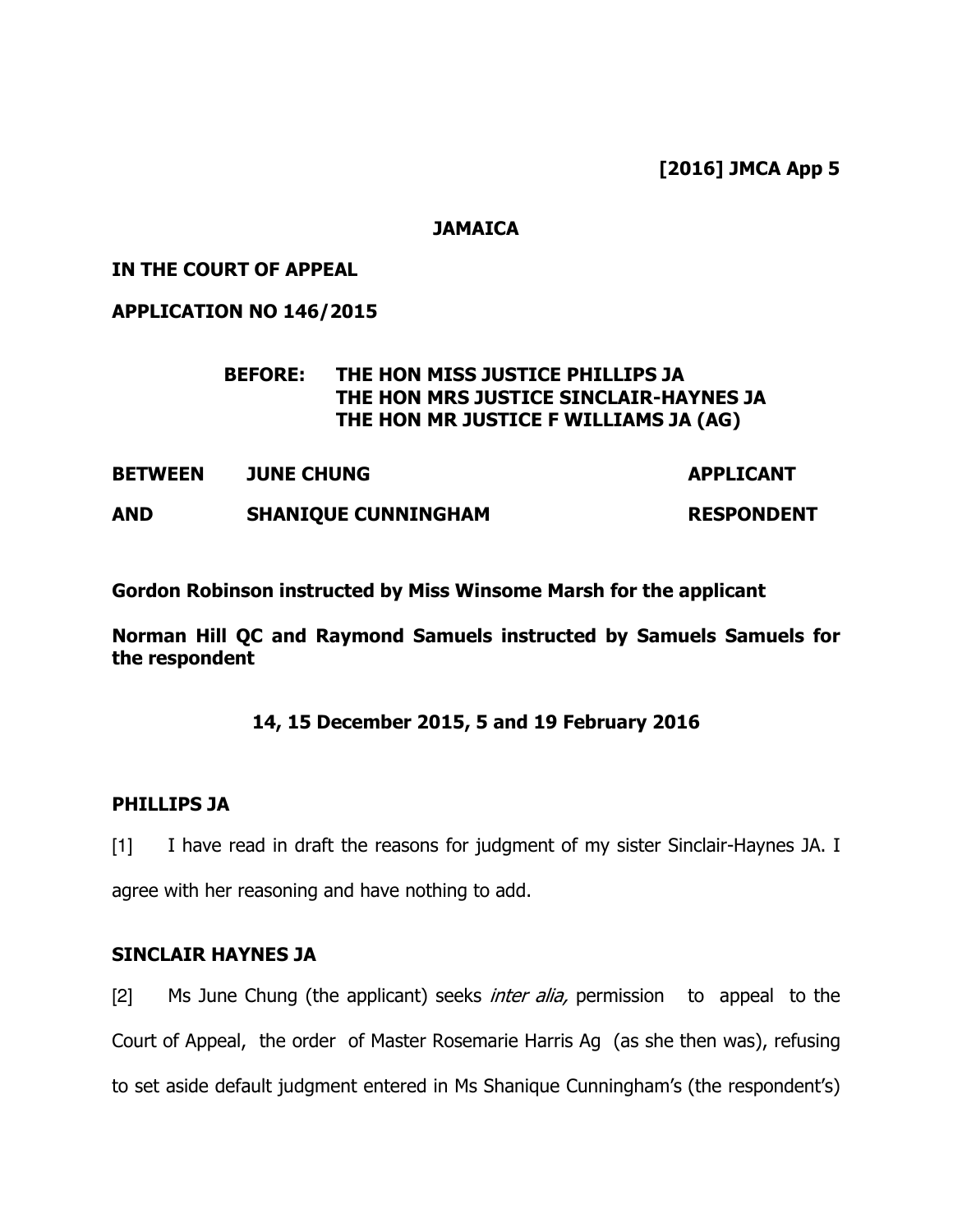favour and her refusal to grant an extension of 14 days within which to file her defence. Leave to appeal was also refused by the Master. This court heard the application for permission to appeal on 14 and 15 December 2015 and, on 5 February 2016, granted the application and made no order as to costs. These are my reasons for concurring with that decision.

#### **Background**

[3] On 22 March 2007, the respondent instituted proceedings against Foo Hing Supermarket and the applicant in which she claimed damages for slander, libel and malicious prosecution. The suit was consequent on the applicant accusing the respondent of stealing a bottle of ketchup from the supermarket which led to the respondent's arrest and charge for simple larceny. She was however acquitted.

[4] The applicant ought to have filed an acknowledgement of service to the respondent's claim on or about 5 April 2007. This was not done. Consequent on the applicant's failure to do so, the respondent requested judgment in default on 15 September 2008. An acknowledgement of service was filed on the applicant's behalf on 19 September 2008. The parties thereafter endeavoured to resolve the matter amicably. Their attempts however failed. On 29 March 2012 the respondent applied to have the applicant's acknowledgment of service struck out. McDonald-Bishop J (as she then was) acceded to the respondent's request on 8 November 2012 and entered judgment in default of acknowledgment of service and defence.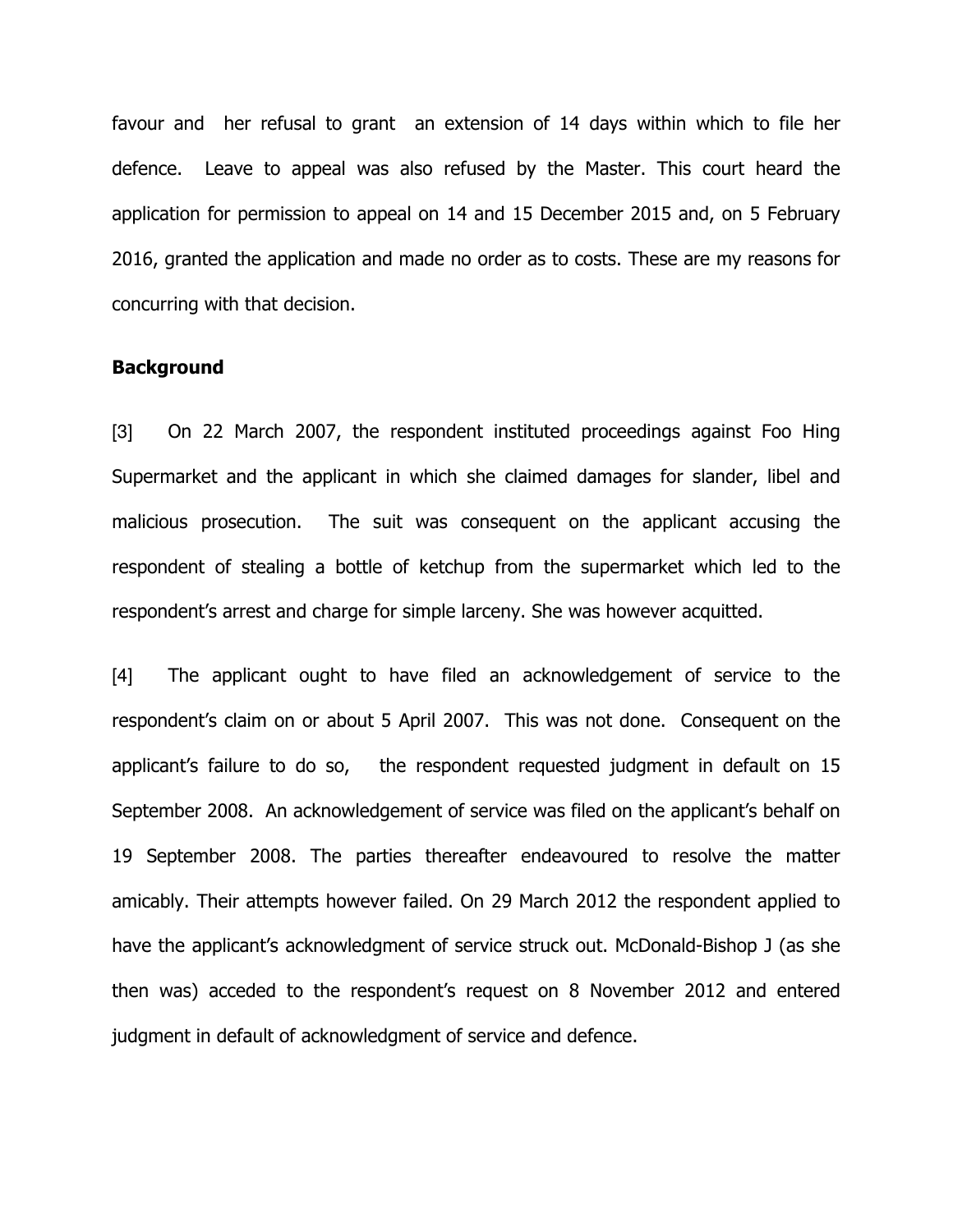[5] On 4 December 2012, an application was made on behalf of the applicant to set aside McDonald-Bishop J's order. The application was refused by Master Lindo (as she then was) on 22 October 2013. Notice of Change of Attorney was filed on 21 July 2014 in which Ms Winsome Marsh announced her appearance. She renewed the applicant's application which was supported by Ms Chung's affidavit and a draft defence.

# The claim

[6] The respondent averred in her particulars of claim that the applicant slandered her on eight occasions. The first was in the supermarket when in demanding to search her bag, in the presence of customers and three other persons the applicant said:

> "Give me your bag and let me search it, I saw when you picked up a bottle of Grace Tomato Ketchup from off the shelf and a pack of Skittles Sweet off the Sweetie Stand and put them in your bag, You are a thief."

[7] The second was in the presence of Woman Constable Sharon Wilson, two other police officers and the said three other persons. She repeated the said words and added the following slanderous words:

> "...and was leaving the store with them. I stopped her and asked her to let me search her hand bag and she gave me the hand bag and when I searched it I found and took out this bottle of Grace Tomato Ketchup and this pack of Skittles Sweets she took off the sweetie stand. She (pointing at and meaning the Claimant) is a thief."

[8] On a third occasion the same day, in the presence of the said Woman Constable Sharon Wilson and "a party of Police Officers", and the said three persons, the applicant told the police that the respondent did not buy the things and she did not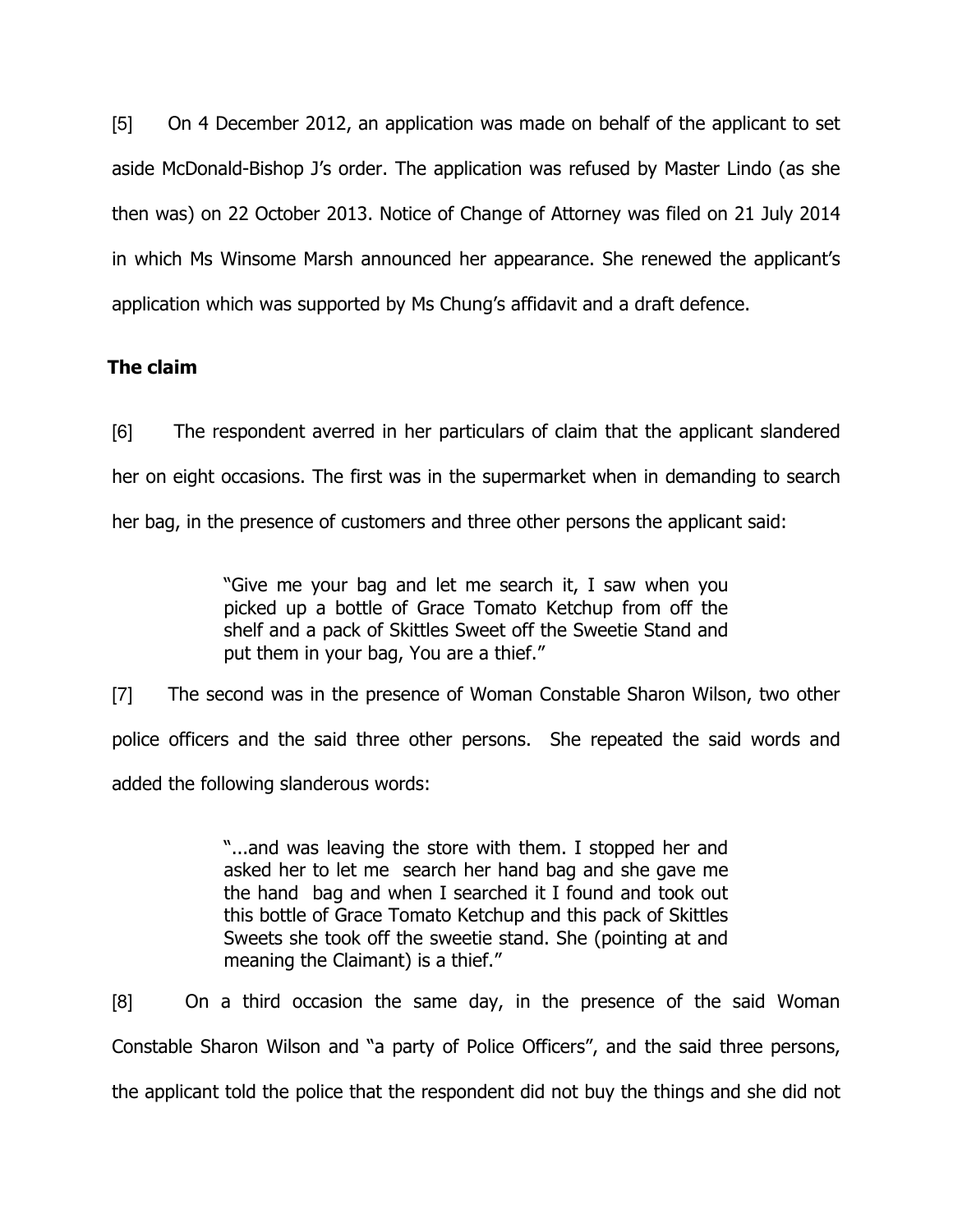give her any receipt for the items. She again asserted that she saw the respondent remove the said items. She pointed the officers to the place she claimed they were taken from and added, "Is steal she steal them from here".

[9] One of the three persons, a rastafarian man called 'Dread', showed the police a receipt for the Skittles which he told the police the applicant had hidden. The applicant was told by the police to stop accusing the respondent of stealing. The applicant however persisted in her accusation that the respondent had stolen the tomato ketchup.

[10] The fourth occasion occurred at the police station where the applicant accused the respondent in the presence of Woman Police Officer Cynthia Murray, four other police officers and one of the three persons, of removing a bottle of ketchup from a shelf, placing it in her bag, and attempting to leave the supermarket without paying. She told them that she stopped the respondent and requested a search and removed the ketchup from her bag. She repeated the accusation that the respondent had stolen the ketchup, she did not pay for it and she told the respondent that she had stolen it.

[11] The respondent averred that the applicant defamed her on three other occasions by causing Woman Police Officer Cynthia Murray to falsely write and publish the following words on 15 March 2004:

> "On the  $15<sup>th</sup>$  day of March 2004 one Sanique Cunningham of Pagee in the parish of Saint Mary did unlawfully steal one Grace Tomato Ketchup valued at Fifty Dollars (\$50.00) property of Foo Hing and Company Supermarket contrary to Section 5 of the Larceny Act."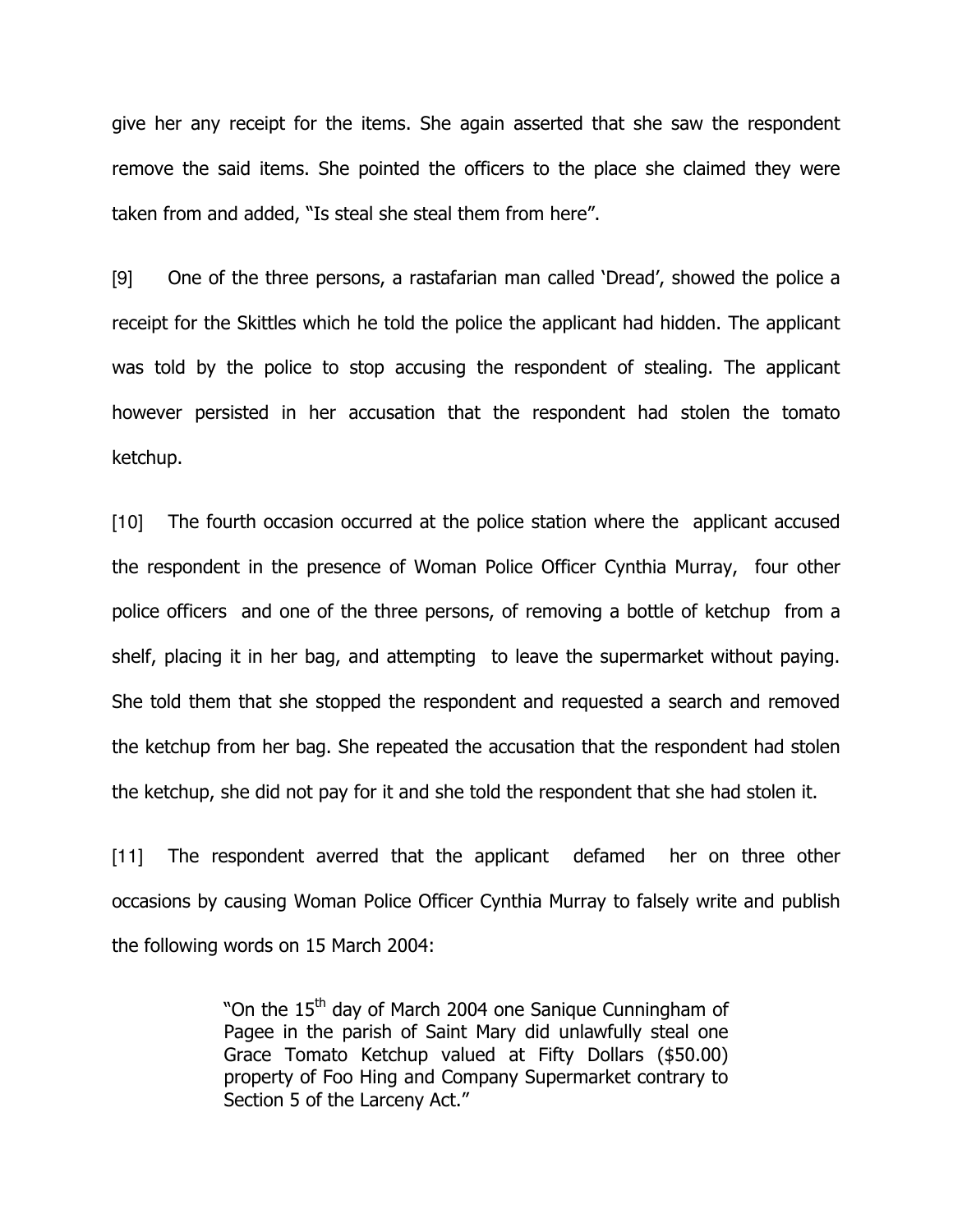[12] The respondent further averred that the summons was given to another police officer who took the summons to a justice of the peace for his signature. The applicant, she said, falsely and maliciously caused the Justice of the Peace for the parish of Saint Mary to read the said words.

[13] On 25 March 2004, she claimed that the following words were read in court by the Clerk of Courts for the Resident Magistrate's Court for the parish of Saint Mary :

> "Shanique Cunningham you are hereby charged that on the  $15<sup>th</sup>$  day of Marc [sic] 2004 you did unlawfully steal one bottle of Grace Tomato Ketchup valued at Fifty Dollars (\$50.00) the property of Foo Hing and Company Limited Supermarket, how do you plead, guilty or not guilty."

The respondent attended court on 16 occasions and on the sixth occasion the said aforesaid slanderous words were read in a packed court room. The respondent suffered humiliation and suffered shame as a consequence.

[14] It was her claim that the said words which were spoken and read were defamatory of the respondent. In so far as they were written, read and published, they were defamatory and constituted a libel of the respondent. The respondent was taken into custody and charged and lost her liberty as a result.

# The grounds on which the application was sought before the Master

[15] Ms Marsh urged the court to hear the applicant's second application to set aside the respondent's default judgment and to extend the time for the filing of her defence. The applicant proferred the following grounds as reasons for the Master to accede to her application: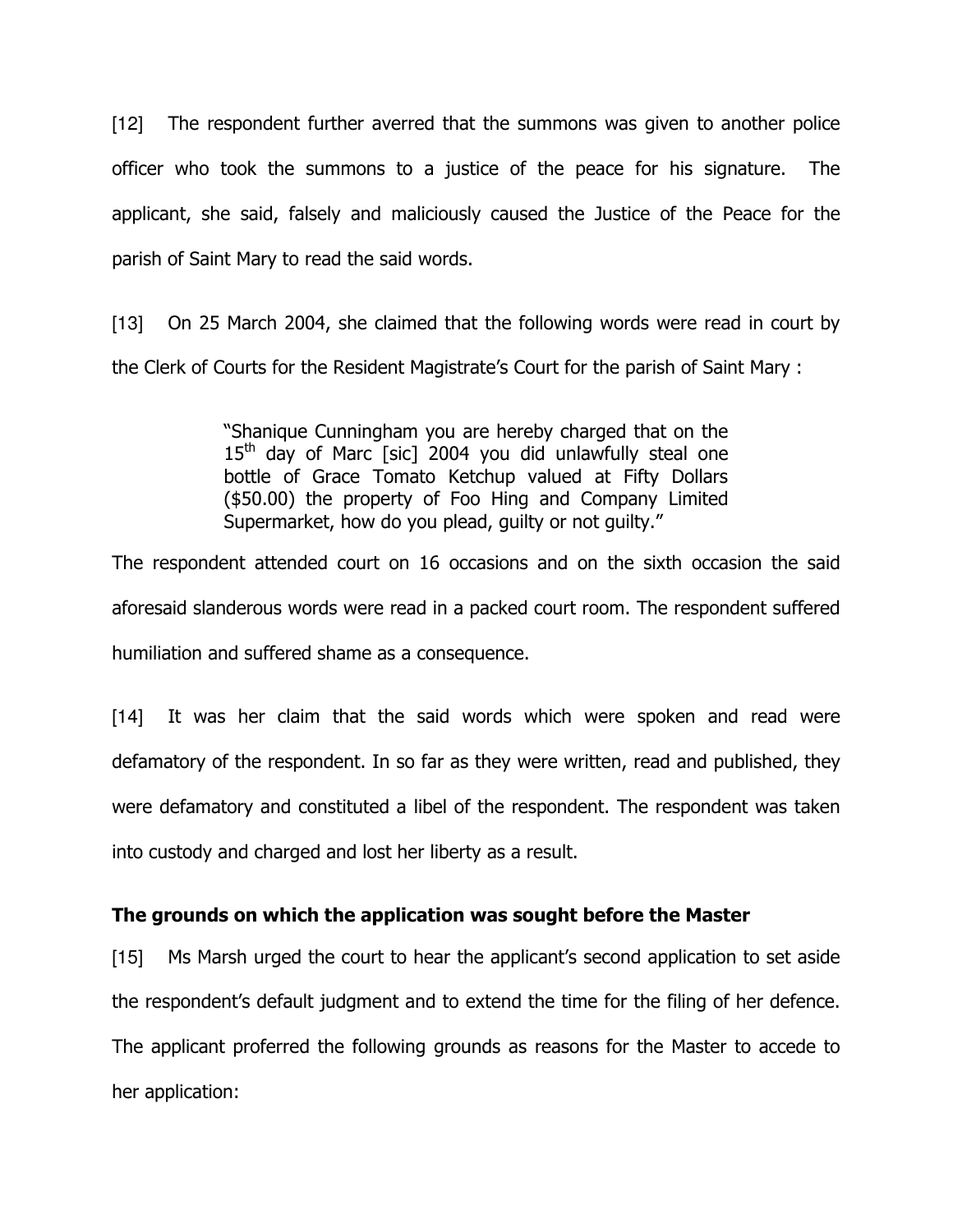"a. The 2<sup>nd</sup> Defendant has a real prospect of successfully defending the claim;

b. The Second-named Defendant has provided a good explanation for the delay in filing her defence which is that the delay was as a result of circumstances beyond her control;

c. In all the circumstances, this Application has been made as soon as is reasonably practicable after learning that such an application was permissible and necessary;

d. The Claimant will not suffer any prejudice as a result of the setting aside that cannot be cured by way of an order as to costs;

e. The Claimant has exhibited inordinate delay in her prosecution of the claim."

She pointed out that the delay in filing the acknowledgment of service was attributable to her previous attorney-at-law and to cultural issues which prevented the applicant from personally conducting her defence.

[16] The respondent however trenchantly resisted the application. It was contended on her behalf that the matter and issues having been litigated, a rehearing would have constituted an abuse of the process of the court. It was also argued on behalf of the respondent that the inadvertence of counsel to file an acknowledgement of service was not a good reason for failing to file an acknowledgement of service or defence.

[17] Although an application to set aside a default judgment can be made more than once, in order to succeed the applicant is required to provide the court with new and relevant material which the applicant did not provide. Further, it was argued that the applicant ought to have sought relief from sanction because her defence was struck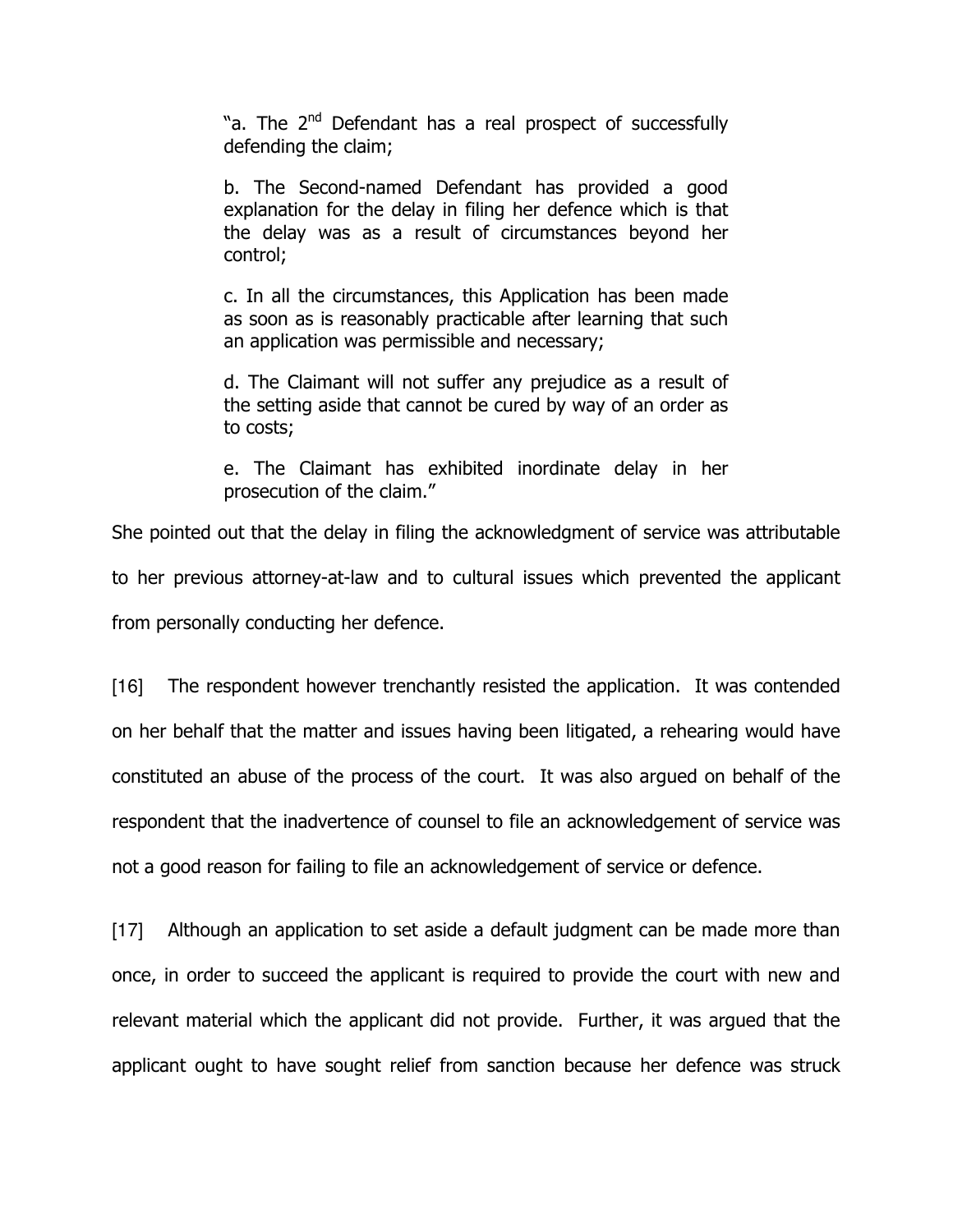out. She contended that the applicant's application for leave to file her defence is not properly before the court because she has failed to file an acknowledge of service stating her intention to defend the matter.

# The Master's treatment of the matter

[18] The Master, in determining the matter, posed the following questions:

"Firstly, can another application to set aside the default judgment be requested and entertained? Secondly, what is the law that the court needs to be cognisant of? Should the claimant's default judgment be set aside?"

[19] In respect of her first question, having examined the authorities, she accepted that an application could be made if fresh and relevant evidence was provided. She said:

> "[16] Counsel for the applicant was at pains to point out to the court that the application was being made because there was new relevant material that was available now that was not available at the time of the previous applications, including cultural issues that prevented the Applicant from having conduct of her own defence as well as the unfortunate lapses of her previous attorneys.

...

[19] ... The defining factor seems to be whether this new material is relevant. In the instant application the cultural practices of the defendant were stated as being this new relevant material. The Applicant in an affidavit deponed that it was the practice in her Chinese culture to leave such matters of legal documentation up to the males in the family and she was not fully seised or notified of the matter.

[20] I do not find the arguments of the Applicant compelling. Cultural practices of any group within a society unless specifically legislated are always subject to time lines and procedural requirements that the Rules of Court dictate.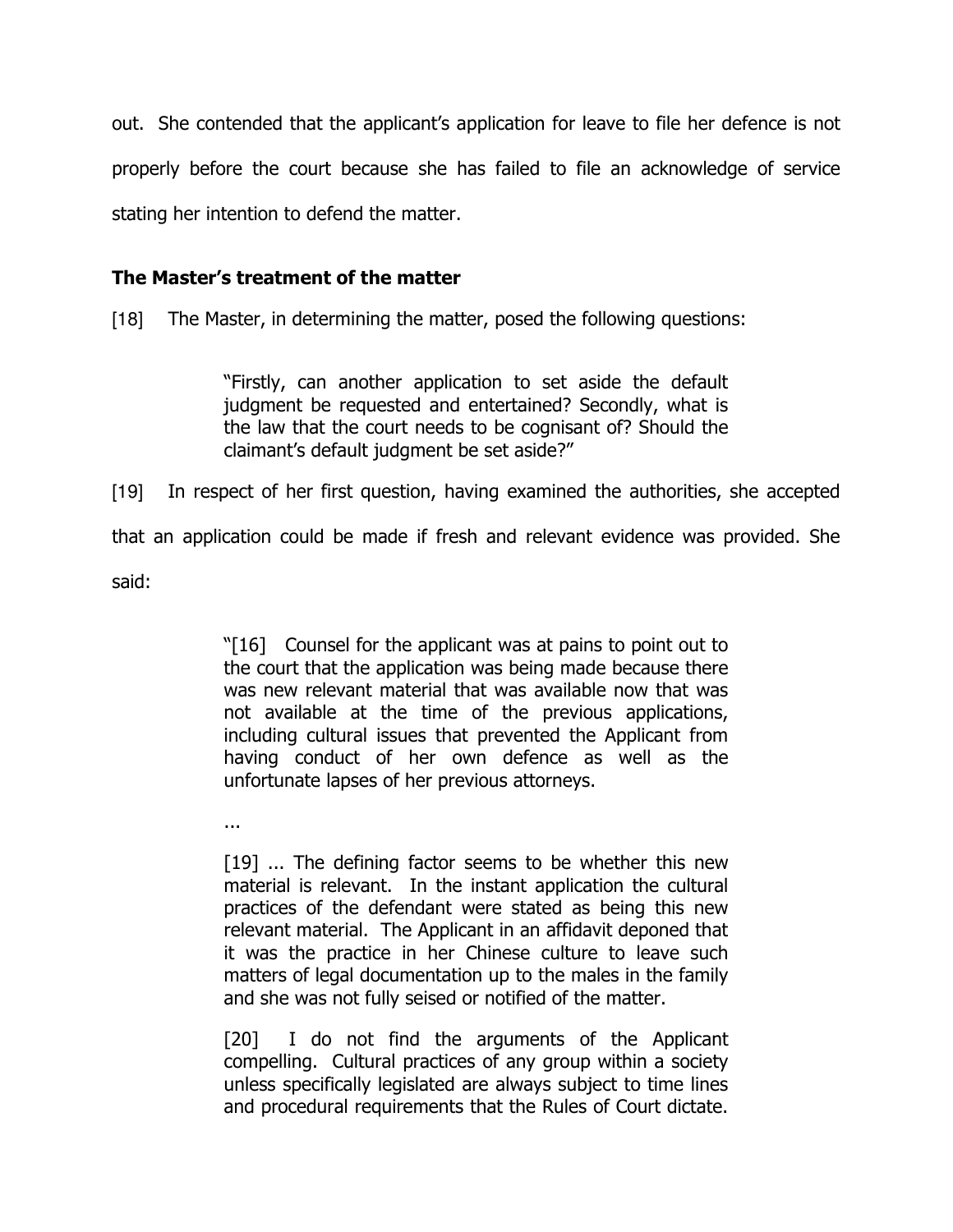Previous affidavits of the Applicant indicate that she had knowledge of the Claim as she signed those Affidavits and Defence. This court finds that the judgment filed on the  $22^{nd}$  day of October 2012 and entered in Judgment Binder 761 Folio 471 was regularly entered. The Defendant was properly served and was duly notified of the claim.

[22] [sic] In this renewed application, the applicant has used the opportunity to fashion another defence. That being the case the Applicant has attempted to show that she has a reasonable prospect of success in defending the claim."

[20] Being aggrieved by the Master's decision, the applicant in her application

indicated the following as her proposed grounds of appeal:

"1. The Learned Master erred in finding that the proposed Defence had no reasonable prospect of success in light of the many triable issues raised therein; the strength of the merits of the pleaded defence; and the fatal flaws in the claimant/Respondent's own causes of action;

2. The Learned Master erred in finding that the  $2^{nd}$ Defendant/Applicant had failed to file her application to set aside as soon as was reasonably practical after learning about the entry of Judgment in light of her unchallenged evidence that she was advised by previous Counsel that there was nothing she could do; the illness of her late husband; and the prompt way in which the matter was treated by herself and her son after her husband's death;

3. The Learned Master erred in finding that there was no sufficient explanation of the delay when, in addition to the many other challenges she itemized, the 2<sup>nd</sup> Defendant/Applicant relied on the inadvertence of her previous Attorney-at-Law which was unchallenged and which this Honourable court has held to be sufficient explanation;

4. The Learned Master erred in finding that the material presented by the  $2^{nd}$  Defendant/Applicant was new but irrelevant when the material directly addressed the issues at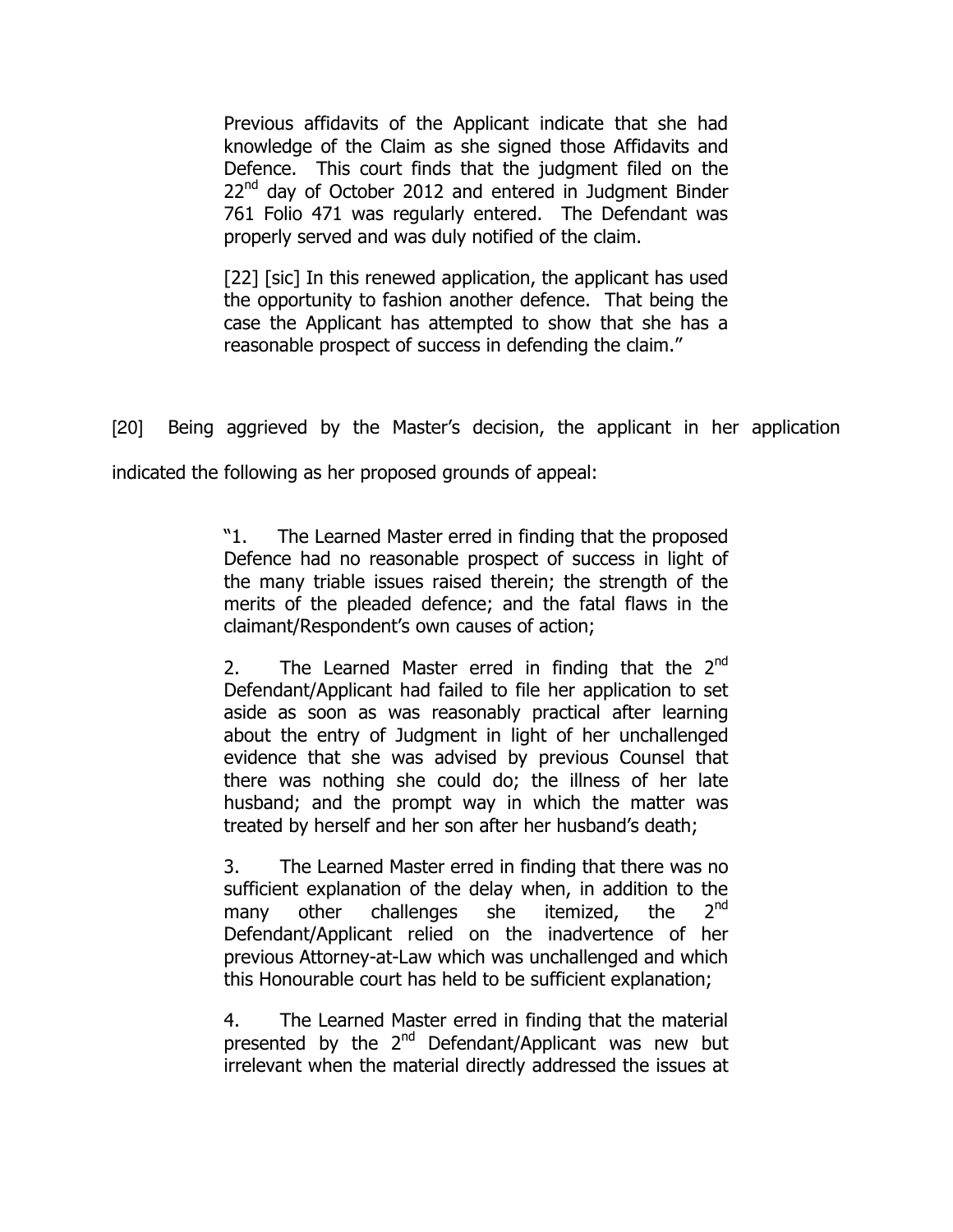hand; was unchallenged; and the  $2^{nd}$  Defendant/Applicant was frank and open with the Court;

5. The Learned Master failed to take into account that the evidence by the  $2^{nd}$  Defendant/Applicant was unchallenged as the Claimant/Respondent filed no affidavit in reply;

6. In assessing the issue of delay, the Learned Master failed to take into account that the  $2<sup>nd</sup>$  Defendant/Applicant's previous Attorney-at-Law had taken steps, albeit out of time without consent, to place an Acknowledgment of Service and Defence on the Record and that the Parties had been in without prejudice settlement talks which had broken down. In this regard, the Learned Trial Judge [sic] failed to take into account the reasons why the first acknowledgement of Service was struck out and the unchallenged evidence by the 2<sup>nd</sup> Defendant/Applicant as to the issue of service which was not in legal dispute;

7. The Learned Master erred in law in taking the draconian step of barring the 2<sup>nd</sup> Defendant/Applicant from disputing the Claimant/Respondent's Claim in light of the strong Defence proposed; the lack of real prejudice to the claimant/Respondent should the matter be tried; and the Claimant/Respondent's own delays in prosecuting the Claim;

8. The decision of the Learned Master is contrary to the over-riding objective and failed to deliver justice to both sides."

[21] It is important at this juncture to clarify this court's position in respect of what

constitutes "new material" in second and subsequent applications to set aside a default

judgment. In the case Rohan Smith v Elroy Hector Pessoa and Anor [2014]

JMCA App 25, Phillips JA quoted, with approval, Harrison P (Ag) (as he then was) in

# Trevor McMillan and Others v Richard Khouri SCCA No 111/2002, delivered 29

July 2003, in which he said: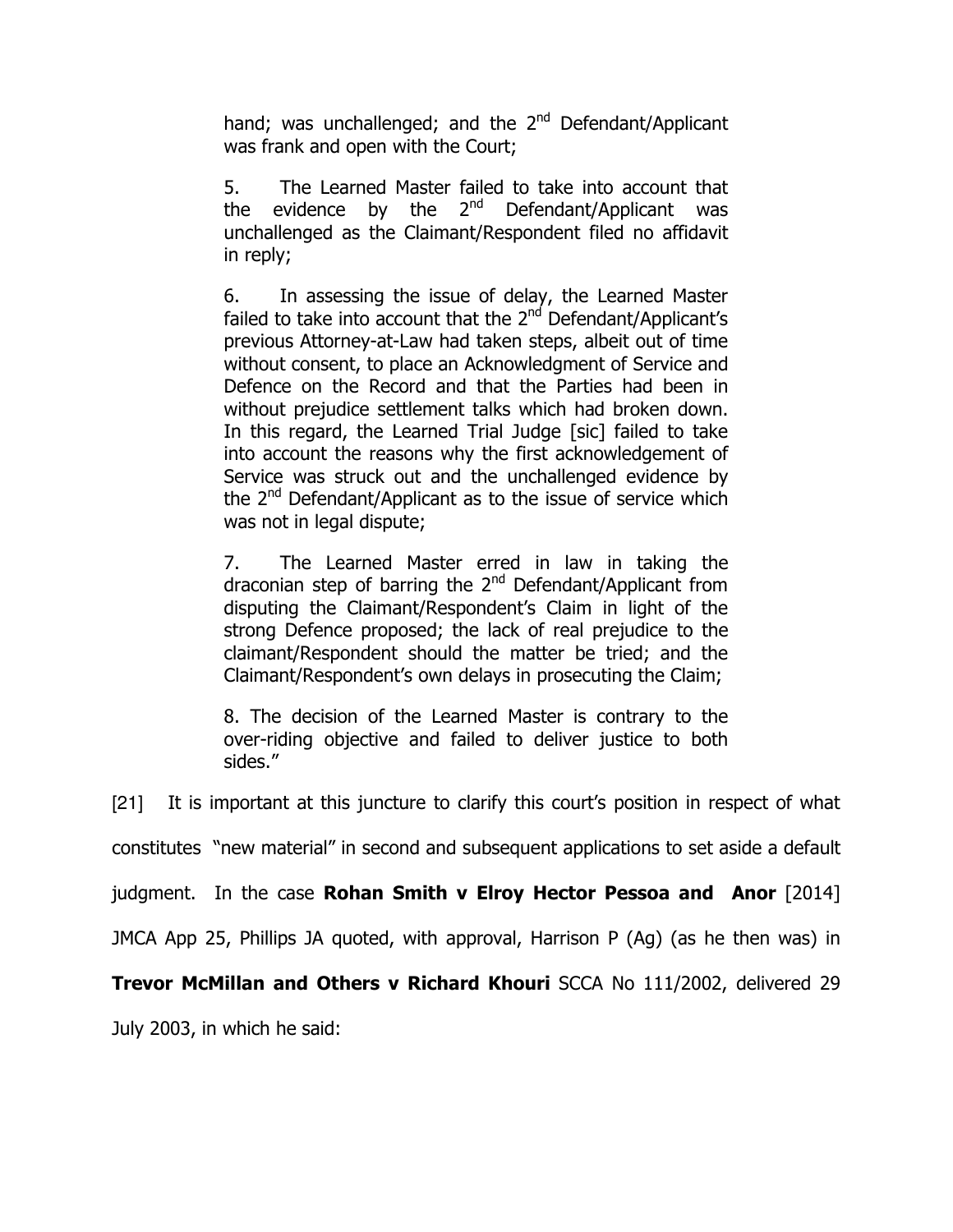"A second and subsequent application may be made to the same or another judge of the Supreme Court to set aside such a judgment as long as the applicant can put forward new relevant material for consideration (Gordon et al v Vickers (1990) 27 JLR 60). Facts may be regarded as new material, although through inadvertence or lack of knowledge such facts were not placed before the court on the first occasion provided they are relevant (See also Minister of Foreign Affairs, Trade and Industry v Vehicles and Supplies et al [1971] 1 WLR 550)."

## The application before this court

[22] It is necessary to note at this juncture that rule 1.8(9) of the Court of Appeal Rules 2002 states the general rule which governs applications for permission to appeal. Rule 1.8(9) provides:

> "The general rule is that permission to appeal in civil cases will only be given if the court or the court below considers that an appeal will have a real chance of success."

The issue therefore is whether the appeal has a real chance of success.

[23] The Master's treatment of the matter comes in for scrutiny. Uppermost in my mind is that an appellate court is not to substitute its opinion for that of the Master's. This court's interference will only be warranted if the Master, in the exercise of her discretion, drew inferences on non-existent facts; misunderstood the law or evidence; or her decision "was so aberrant that it must be set aside on the ground that no judge mindful of his duty to act judicially could have reached it" (**Hadmor V Hamilton** [1982] 1 All ER 1042 at 1046) or as the Privy Council in **G v G** [1985] 2 All ER 225 puts it, "was blatantly wrong" [Per Lord Fraser of Tullybelton].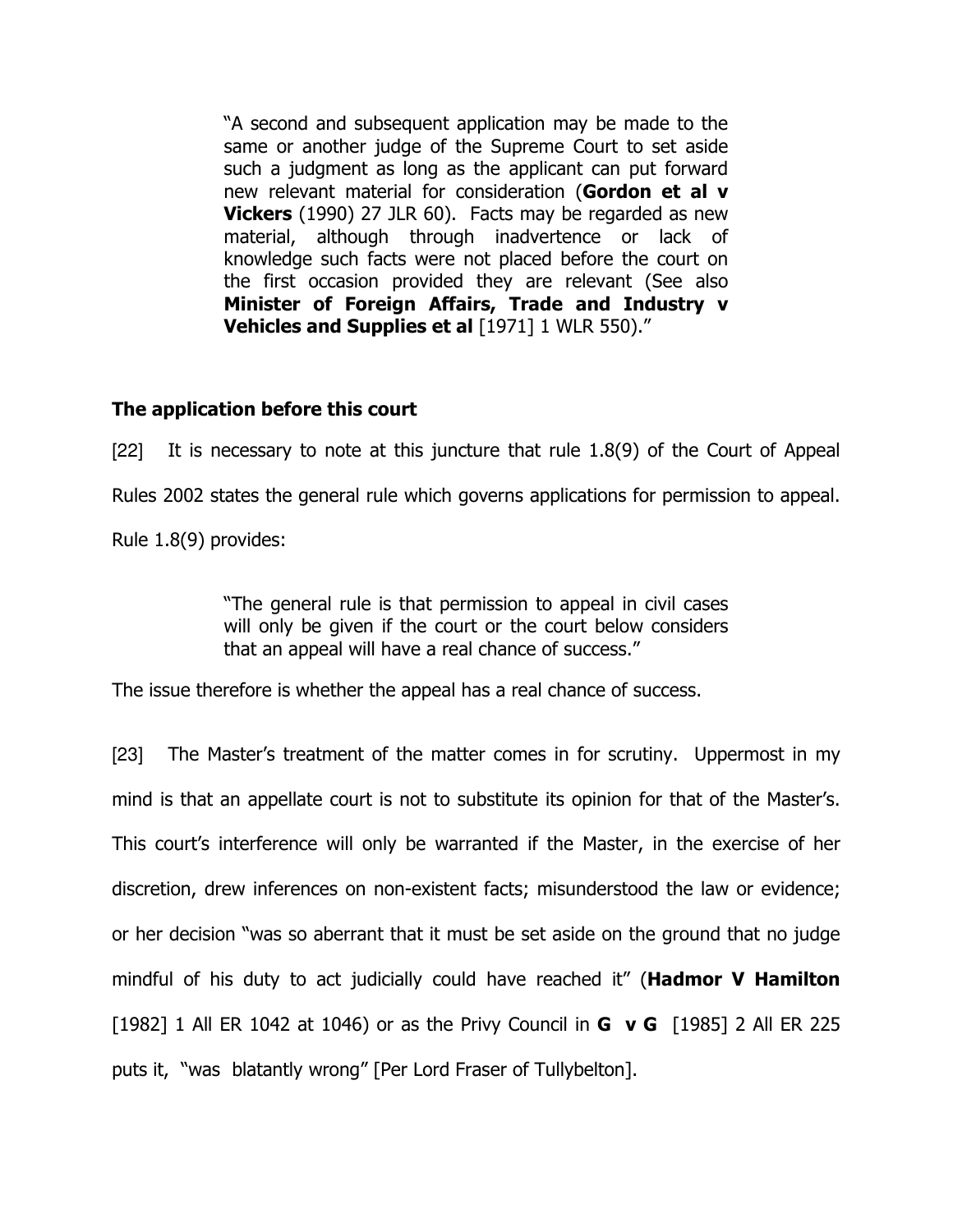[24] An application to set aside a default judgment must surmount the hurdles required by rule 13.3(1), (2) and (3) of the Civil Procedure Rules (CPR). By virtue of rule 13.3(1), the overarching consideration is whether the applicant has a real prospect of successfully defending the claim. Rule 13.3 provides:

> "(1) The Court may set aside or vary a judgment entered under Part 12

> if the defendant has a real prospect of successfully defending the claim

> (2) In considering whether to set aside or vary a judgment under this rule, the court must consider whether the defendant has:

> > (a) applied to the court as soon as is reasonably practicable

after finding out that judgment has been entered.

(b) given a good explanation for the failure to file an acknowledgment of service or a defence, as the case may be.

(3) Where this rule gives the court power to set aside a judgment, the court may instead vary it."

[25] Grounds 1-3, on which the application was sought before Master Harris, reflect

the requirements of rule 13.3(1), (2) and (3) of the CPR.

## Proposed ground 1

 "The Learned Master erred in finding that the proposed Defence had no reasonable prospect of success in light of the many triable issues raised therein; the strength of the merits of the pleaded defence; and the fatal flaws in the Claimant's/Respondent's own causes of action."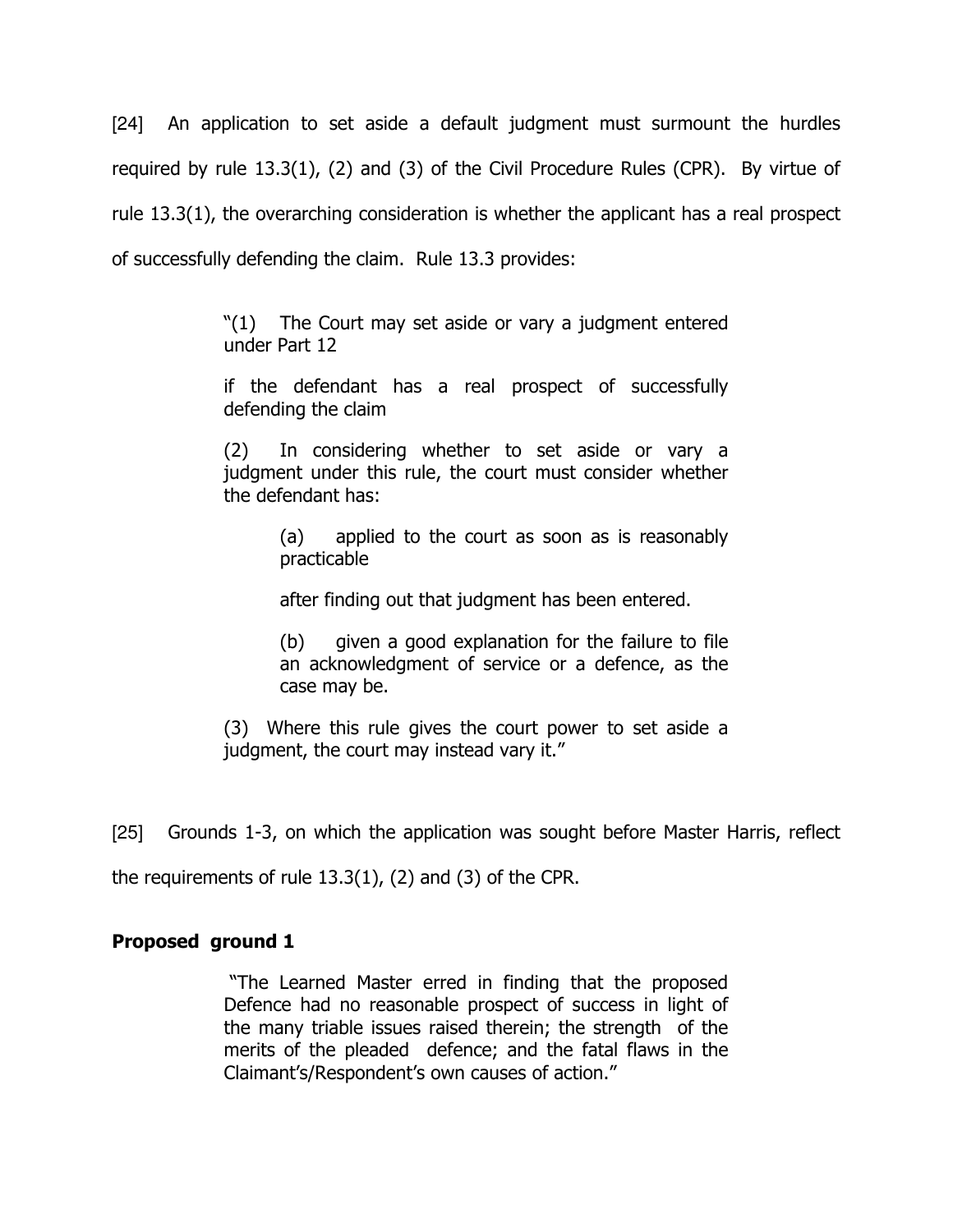## Real prospect of success

[26] The Master's treatment of this most important consideration, that is, whether the applicant has a real prospect of success, was perfunctory at best. She said:

> "[22] In this renewed application, the applicant has used the opportunity to fashion another defence. That being the case the Applicant has attempted to show that she has a reasonable prospect of success in defending the claim."

[27] Thereafter, the only other reference she made to her prospect of success was to quote rule 13.3. She engaged in no analysis and arrived at no conclusion as to the applicant's prospect of success.

## The draft defence

[28] A proposed defence was attached to the applicant's affidavit in support of her application. The applicant averred that she saw the respondent remove from a shelf in the supermarket, a bottle of Grace tomato ketchup which she placed in her handbag and was about to leave without paying. Her bag was searched by the applicant and the ketchup was removed from her bag. The respondent claimed that she had purchased the said ketchup elsewhere but was unable to provide any receipt.

[29] The respondent left the shop and returned shortly after with a mob who abused the applicant. The respondent and the mob left but returned about an hour after whereupon a man snatched the bottle of ketchup from the applicant's desk and went away with it. The applicant reported the matter to a nearby police officer. Police from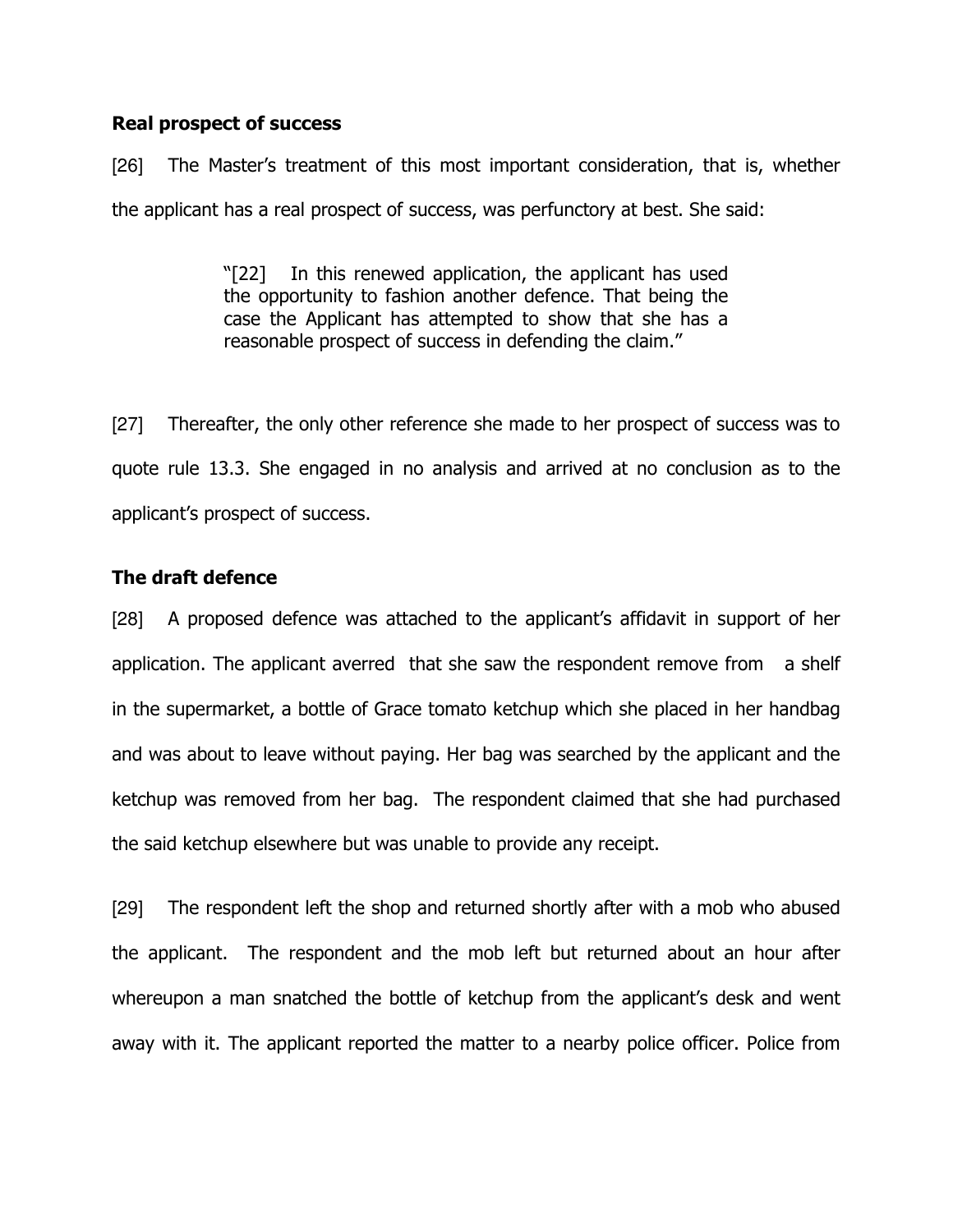the Port Maria Police Station was called and they came. She reported the matter and the respondent was charged for simple larceny.

#### Submission on the applicant's behalf

[30] It was Ms Marsh's written submission that the applicant's unchallenged evidence was that she had seen the respondent pick up a bottle of Grace ketchup from the supermarket shelf with which she walked past the cashier without paying. Counsel submitted that it was also her evidence that she accosted the respondent and retrieved the ketchup. She reported the matter to the police who did their investigations and charged the respondent.

[31] Counsel argued that the Master erred in law in holding that the applicant's defence had no reasonable prospect of success in light of the applicant's unchallenged evidence that the applicant did not commence the prosecution nor did she act out of malice. She contended that the applicant's defence to the claimant's claim of malicious prosecution is unanswerable.

[32] Further, she submitted that much of the respondent's pleadings on her claim for libel or slander disclosed no cause of action and no reasonable ground for bringing the claim. In respect of the claim for libel or slander, she said the majority of the complaints were based on the applicant's statement to the police and as a witness at the trial. Those statements, she submitted, even if untrue, would have been covered by qualified privilege.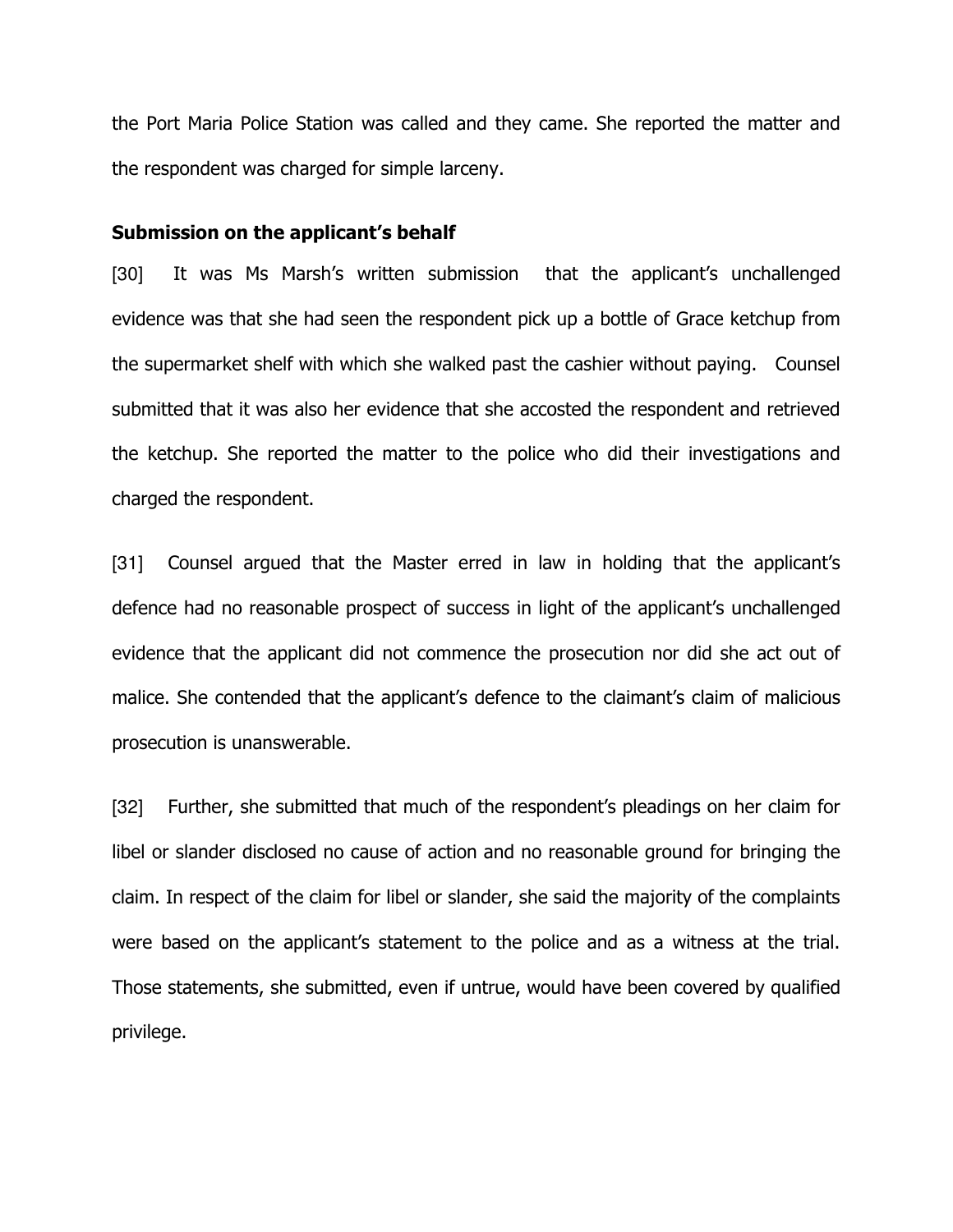[33] Mr Gordon Robinson submitted before us that on the applicant's proposed defence, she will establish that there is a real chance of successfully convincing a tribunal that the Master was demonstrably wrong and that she proceeded on a misunderstanding of the law and evidence. It was also his submission that her first egregious mistake was to misquote his written submissions which was before her. He said the Master misunderstood the bases for the application. He directed the court's attention to paragraph 4 of his submissions at which he referred to "new evidence".

[34] He submitted that "new" in the context of his submission was "new relevant" and not that it was not presented before. He submitted that there is a difference between "new" and "fresh". The rule applicable to "new" evidence is not the same as that which is applicable to "fresh evidence", he submitted.

[35] The primary consideration, he submitted, is whether the applicant has a real prospect of success. Counsel complained that the Master's entire focus was on the issue of delay. He posited that the applicant's draft defence is unanswerable and exceeded the real prospect of success test. He said the evidence before the Master was that the applicant saw the respondent remove the item. Regarding the claim for defamation, the statements were made to the police and in court. In respect of the claim for malicious prosecution, he said that the respondent has not established a case because it was the police and not the applicant who laid the charge.

[36] He argued that the applicant ought not to be shut out because of the errors of her former attorney. Her attorney had wrongly advised her that there was nothing she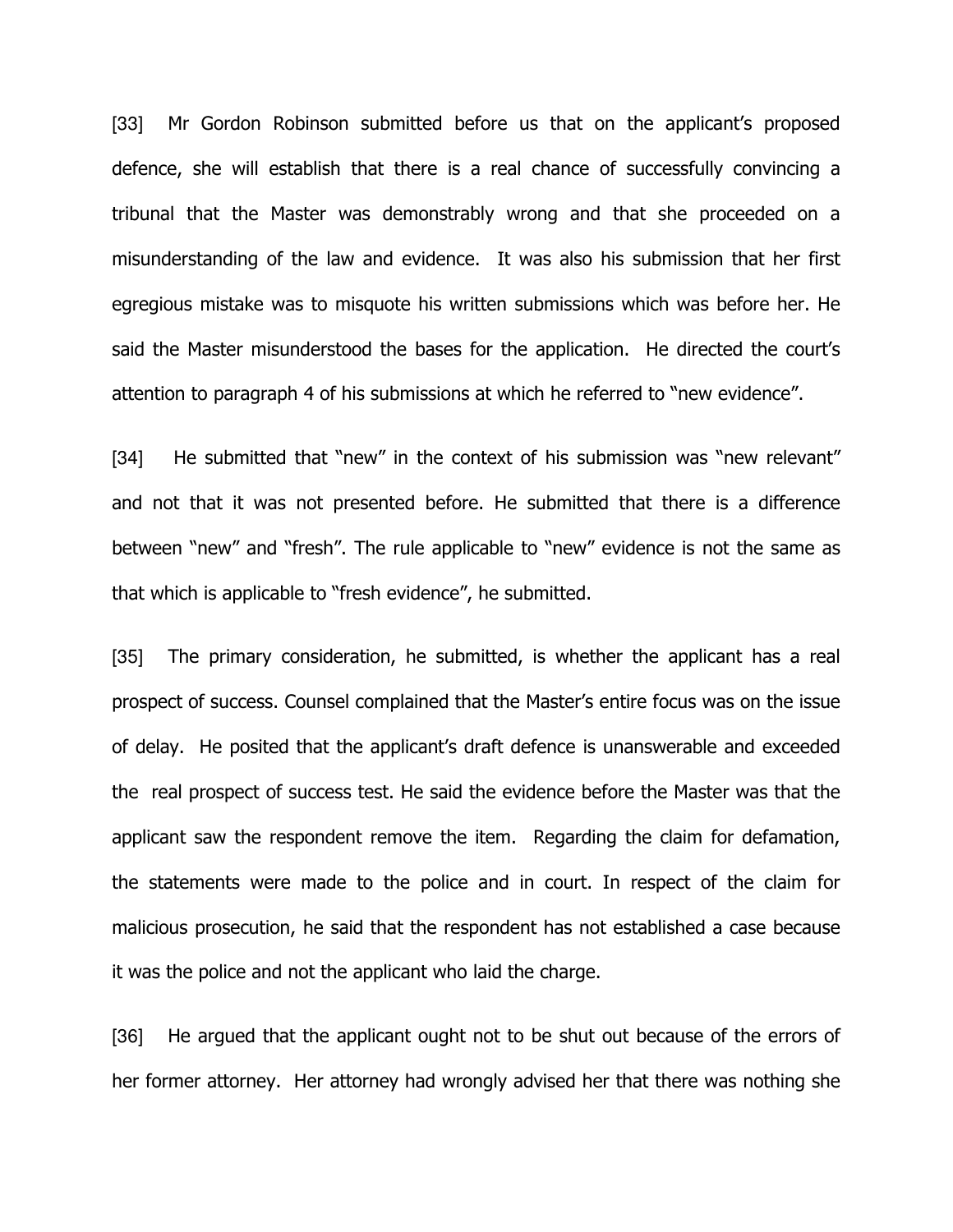could do but await the outcome of an assessment. He said that advice was incorrect because under the CPR, in order to contest the assessment of damages the applicant must have filed a defence. He relied on the case of Rohan Smith v Elroy Pessoa and Anor.

#### The respondent's position

[37] The respondent resisted the application on the ground that the applicant's defence was merely a bare denial of the claim as it failed to state the facts it relied on to dispute the claim as required by rule 10.5 of the CPR. In the circumstances, the respondent said, there is no indication from the draft defence what the applicant's defence is. According to her, it merely repeated the defamation.

[38] Mr Norman Hill QC, submitted that the respondent's judgment is a thing of value therefore the standard for wresting it from her is higher. An examination of the chronology, he said, shows that the applicant has not provided any basis for success more less a real chance. The CPR, he said, states that applications must be promptly made after judgment has been entered. Dealing promptly with a matter, he said, meant with reasonable celerity which he said can only be one point in time and one application. He relied on the English Court of Appeal case of **Mullock v Pryce (t/a Elma Hotel Restaurant** [2009] EWCA Civ 1222. He pointed out that the applicant had made two prior applications. In arriving at the decision that the delay was egregious, the Master examined the entire period and ruled as she did.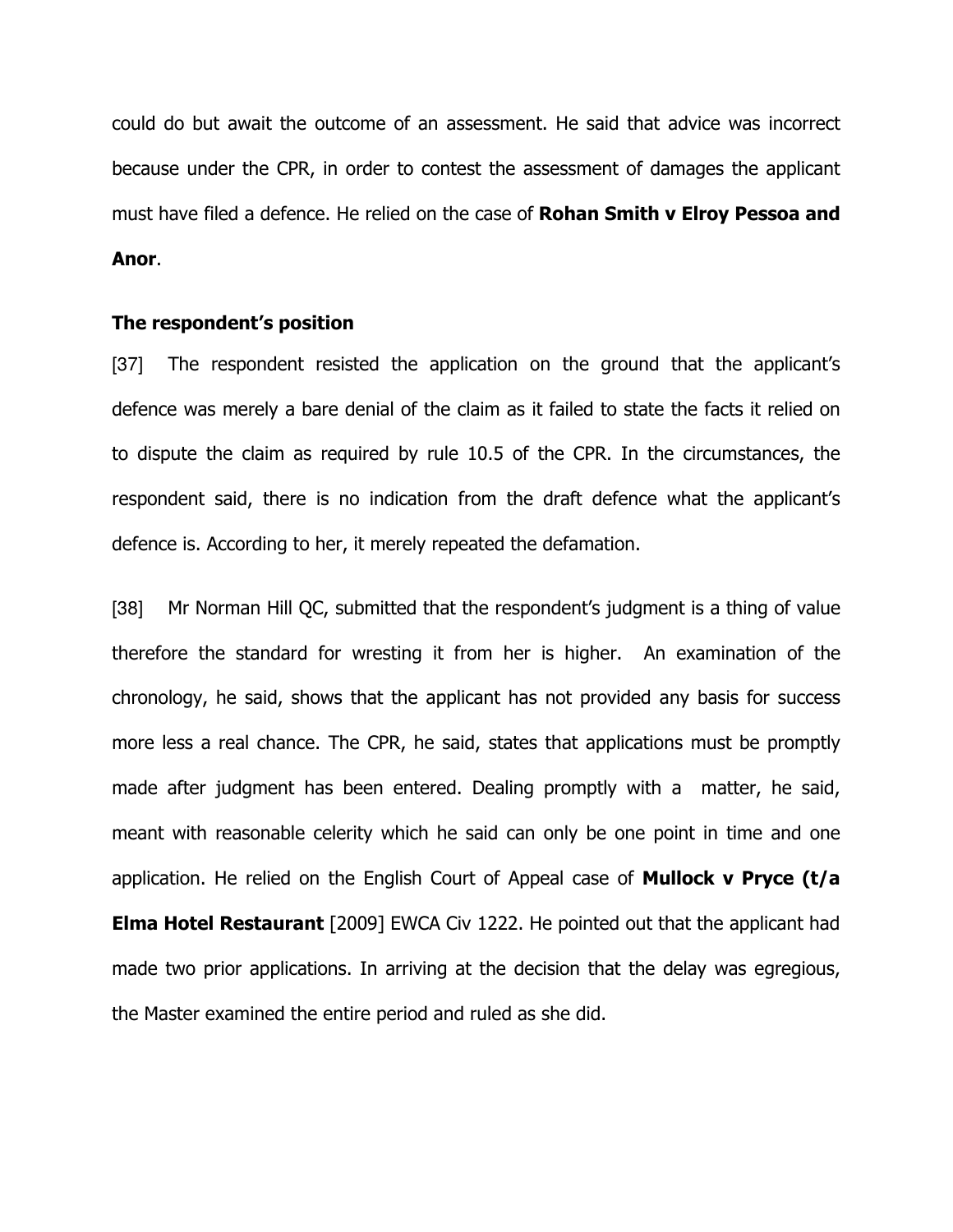[39] Queens Counsel submitted that if the court is satisfied that the delay was overwhelming, the Master's failure to adjudicate on real prospect would not constitute a misdirection. Regarding the issue of malicious prosecution, he submitted that the applicant was the prosecutor because all the facts of which the applicant spoke, were solely within her knowledge. He relied on the case of **Martin v Watson** [1996] AC 74.

#### **Discussion**

[40] There does appear to be merit in counsel for the applicant's submission in respect of the claim for slander and libel that the circumstances under which the utterances were made can be considered qualified privilege. In respect of the respondent's claim for malicious prosecution, the burden rests with the respondent to prove, at the required standard that, "the law was set in motion against her by the applicant".

[41] In light of the settled law on the matter (see **Wills v Voisin** (1963) 6 WIR 50) it cannot be properly asserted that the applicant confronts an insuperable task in defending the matter. The police are usually regarded as the prosecutor in ordinary cases. Although it could be argued that this case might fall within the **Martin**  $v$ **Watson** exception, that is, the applicant was the sole witness to the alleged actions of the respondent (the alleged removal of the bottle of Grace ketchup from the shelf and her attempt to leave without paying), that issue is arguable as there were other persons in the store whom the police could have interviewed.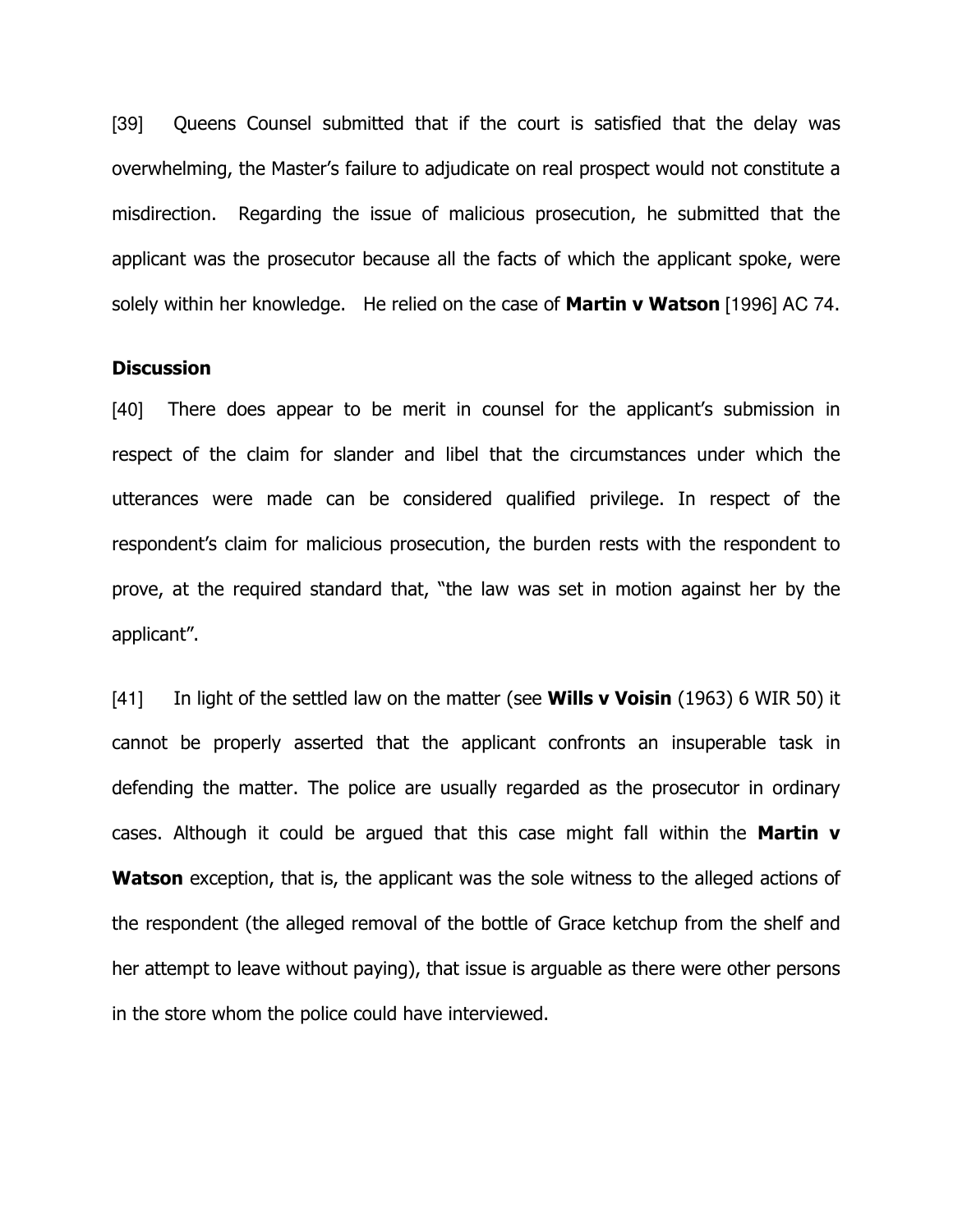[42] The unchallenged evidence is that the respondent did not leave the store with the item. She was stopped by the applicant before. In the circumstances, assuming that the respondent's actions were as attributed to her by the applicant, the offence of larceny would not have been committed. That notwithstanding, if she is found to have been the prosecutor, it is arguable that her prosecution could not have been malicious and without reasonable cause, if her evidence is accepted.

[43] Also if a court accepts her evidence, but finds that the accusation was prematurely made, it is arguable that a court may still find that the applicant had a genuine belief that the item was stolen and reject the respondent's claim that the prosecution was malicious and without probable cause. In light of the foregoing, the applicant's chance of succeeding on her defence cannot be said to be fanciful. There is therefore merit in this ground.

#### Delay

[44] For convenience, the proposed grounds 2, 3 and 6 of will be dealt with together.

"2. The Learned Master erred in finding that the 2<sup>nd</sup> Defendant/Applicant had failed to file her application to set aside as soon as was reasonably practical after learning about the entry of Judgment in light of her unchallenged evidence that she was advised by previous Counsel that there was nothing she could do; the illness of her late husband; and the prompt way in which the matter was treated by herself and her son after her husband's death;

3. The Learned Master erred in finding that there was no sufficient explanation of the delay when, in addition to the many other challenges she itemized, the  $2^{nd}$ Defendant/Applicant relied on the inadvertence of her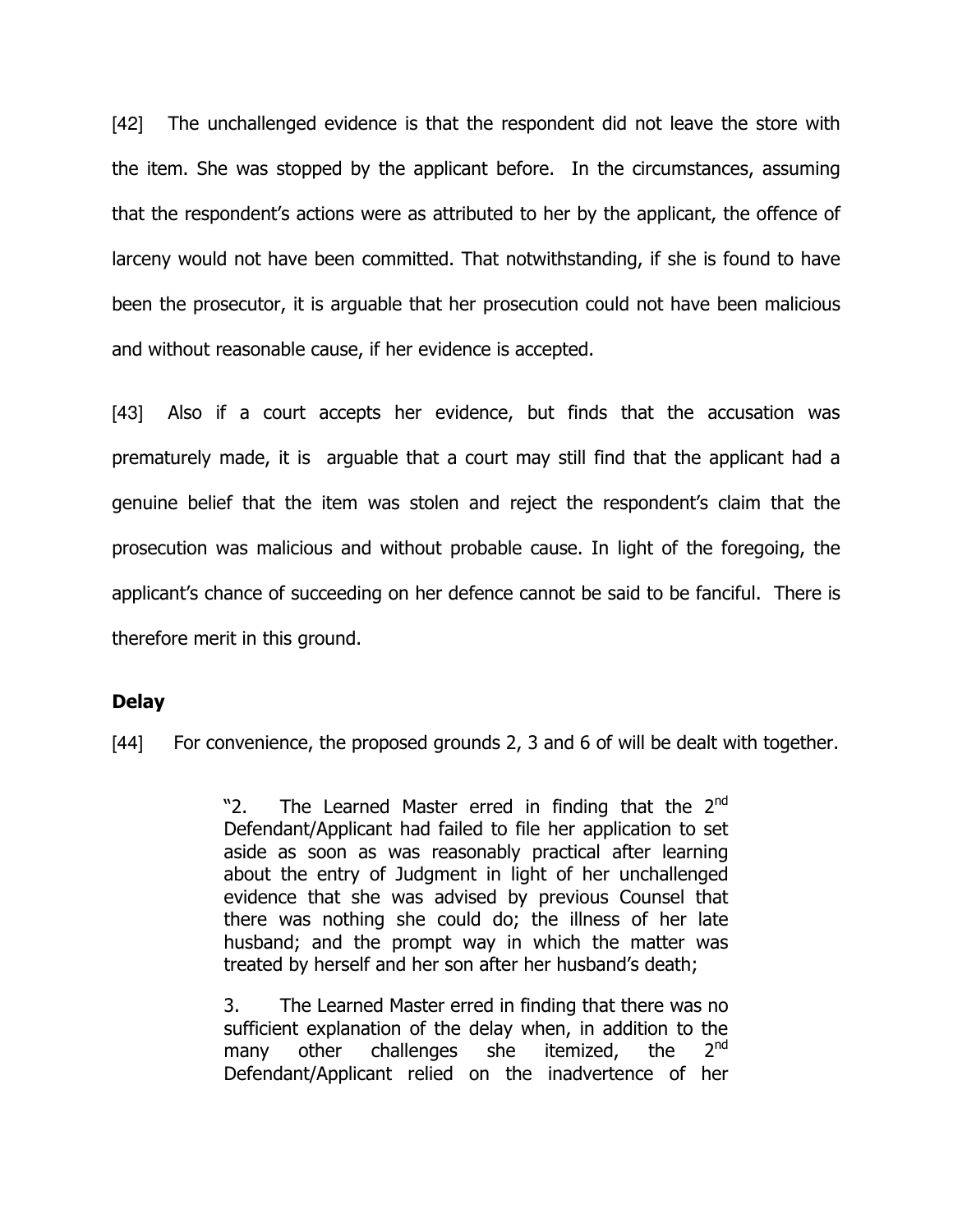previous Attorney-at-Law which was unchallenged and which this Honourable court has held to be sufficient explanation;

...

6. In assessing the issue of delay, the Learned Master failed to take into account that the  $2<sup>nd</sup>$  Defendant/Applicant's previous Attorney-at-Law had taken steps, albeit out of time without consent, to place an Acknowledgment of Service and Defence on the Record and that the Parties had been in without prejudice settlement talks which had broken down. In this regard, the Learned Trial Judge [sic] failed to take into account the reasons why the first acknowledgement of Service was struck out and the unchallenged evidence by the 2<sup>nd</sup> Defendant/Applicant as to the issue of service which was not in legal dispute;"

[45] It is the applicant's evidence that service was effected on the applicant's ailing husband in March 2007. In keeping with their Chinese culture, the applicant was not informed about matters concerning interaction with the public. Matters of that nature were entirely within the province of the men in her family. Her husband required surgery which necessitated them leaving the island on 10 April 2007. They returned on 31 May 2007. She then became aware, although she was not involved, that her husband had sent the documents to the family attorneys instructing them to represent her.

[46] She is of the view that her husband, who was a community leader, would not have wanted to engage in a legal battle with a member of the community and would have requested a settlement of the matter. Her husband, because of his unofficial designation as "mayor" of the town, endeavoured to avoid confrontation with persons from the area.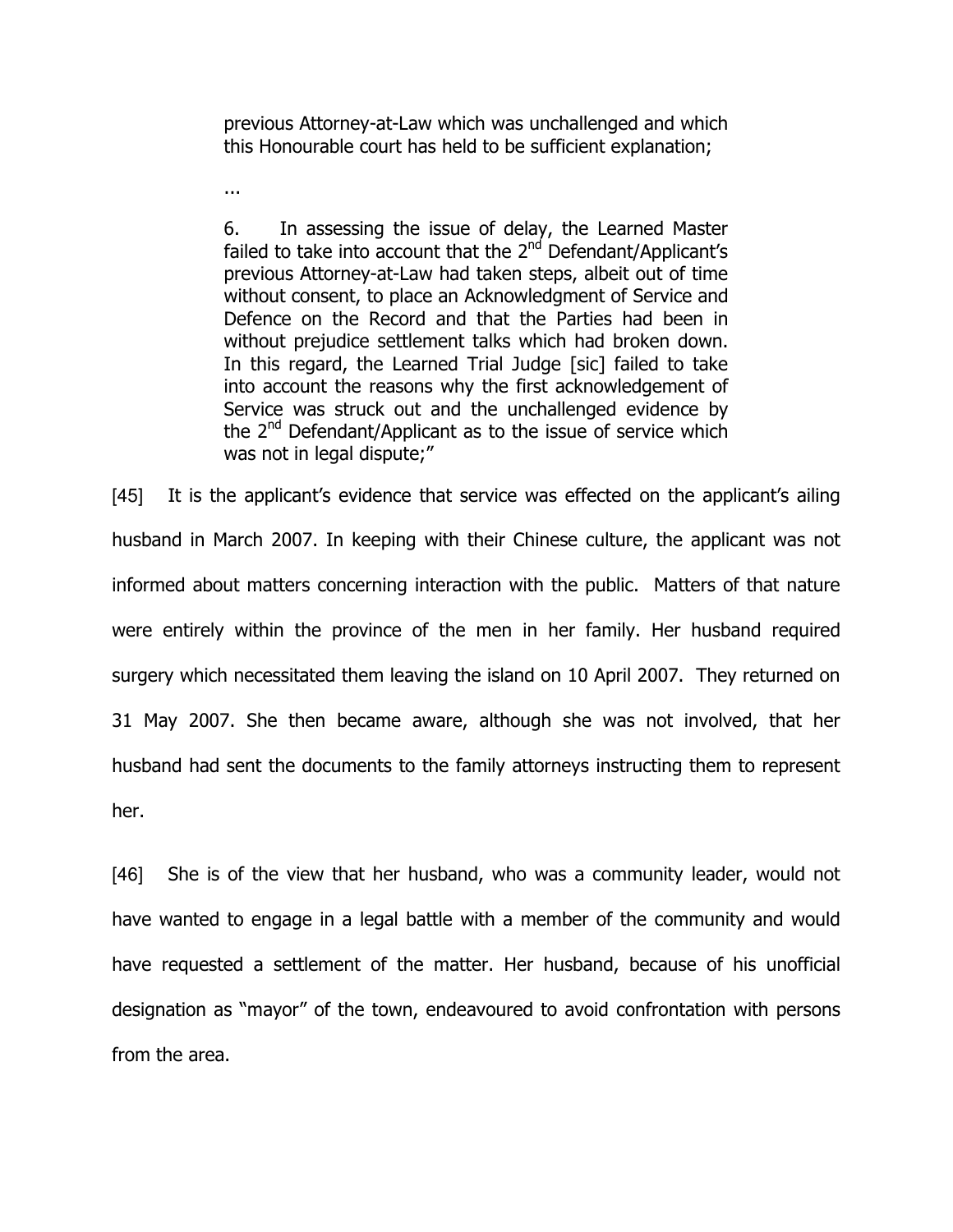[47] Over a year after, she was asked by her previous attorney to sign an affidavit which had been drafted by the said attorneys. She complied. The affidavit stated that she had instructed them to settle the matter. She was prepared to ratify her husband's actions. She maintains that she and her husband were of the view that the lawyers were attempting to settle on a without prejudice basis as both she and her husband knew that she was not liable. She and her husband expected that if they could not arrive at a reasonable settlement, the matter would have been defended.

[48] Sometime in or about August 2008, she discovered that attempts at a settlement had failed and that she would have had to defend the matter. She was however unaware that during the negotiations no acknowledgement of service was filed nor was permission sought to file her defence out of time. It has come to her knowledge that an acknowledgement of service and a defence were filed on her behalf without the required permission which she has been advised was required. She has also become aware of the fact that the date of service was not stated in the acknowledgement of service as was required. Consequently, the acknowledgement of service was struck out.

[49] Her husband died in October 2011 and she is unable to say whether he was aware that the acknowledgement of service was defective and that the defence was filed without permission. Nor was it ever explained to her. Although she was never told the date of service, she believes that an approximate date could have been inserted or it could have been stated that the defendant could not recall the exact date but that it was in March 2007. The claimant, she said, if it became necessary, could have stated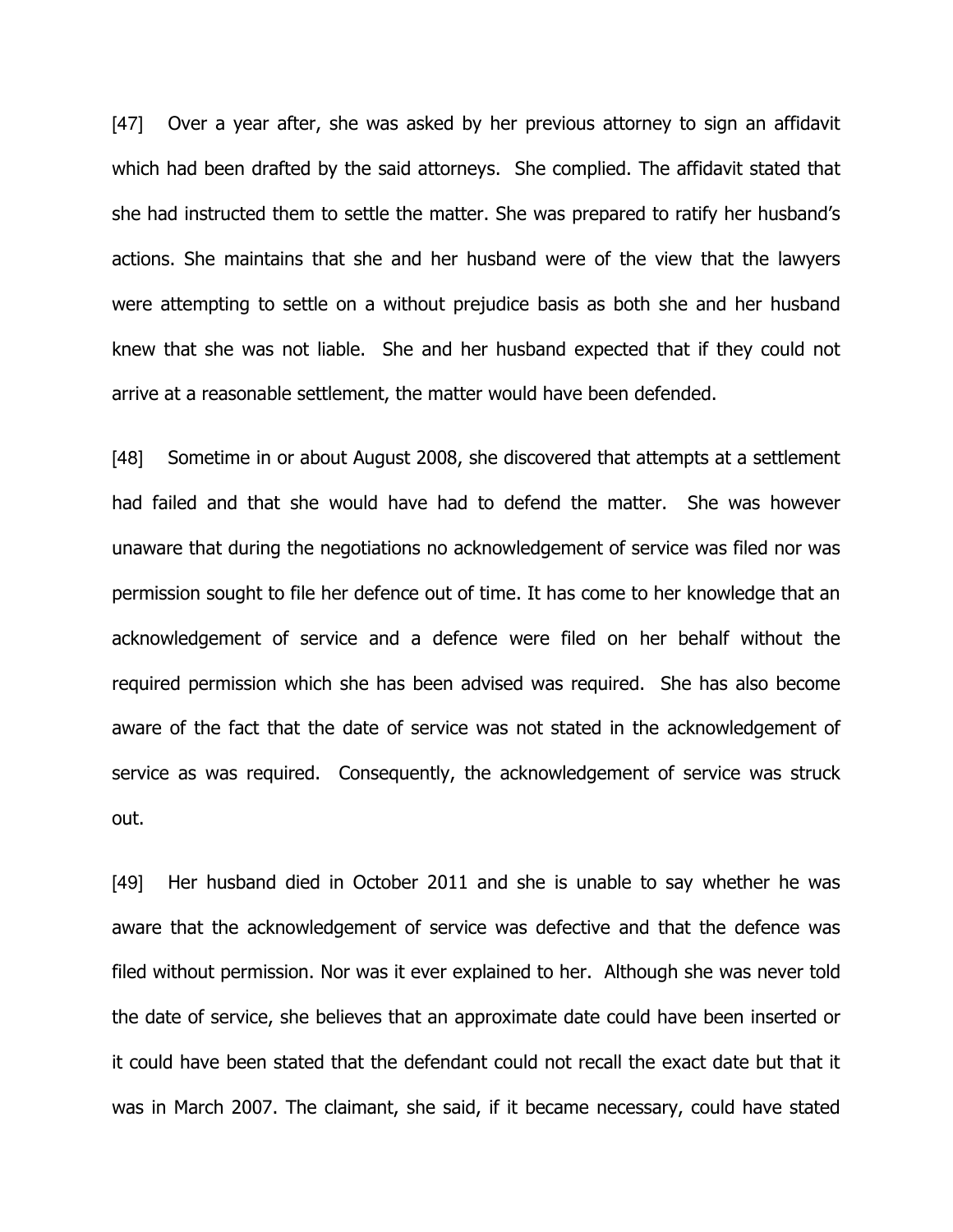the correct date. On 23 December 2013, her son (again in keeping with Chinese culture) was informed by her previous attorneys by way of letter, that:

> "Unfortunately, because we were not able to give a date when the Claim form was left at your father's offices, the plaintiff took a technical point and struck out our Defence in the matter as a result a judgment had been entered in favour of Miss Cunningham against your mother."

[50] Her son was advised that the only recourse was to contest damages. Her son, having discussed the matter with the said attorneys, accepted the attorneys' advice and waited to be updated by their attorneys. After a few uneventful months elapsed, she discussed the matter with her son who retained her present attorney, Ms Winsome Marsh. The files were delivered to Ms Marsh after a few weeks because they were in different offices which were located in two different parishes. In June 2014 she was informed by Ms Marsh that her defence was struck out because it was filed out of time, without permission *inter alia.* 

[51] She averred that it was never her intention to allow the respondent a "free ride". An attempt at a settlement was to save expenses and to avoid the inconvenience immanent in a trial. It is her evidence that she has "a complete defence" to the claim and she has been advised by her attorney that her defence has more than a real prospect of success. She averred further that, following **Wills v Voisin**, the claimant will suffer no prejudice that an order for cost cannot address.

[52] Counsel's proposed submission is that the applicant's unchallenged evidence was that she was advised by her former attorneys, after having made a grossly inadequate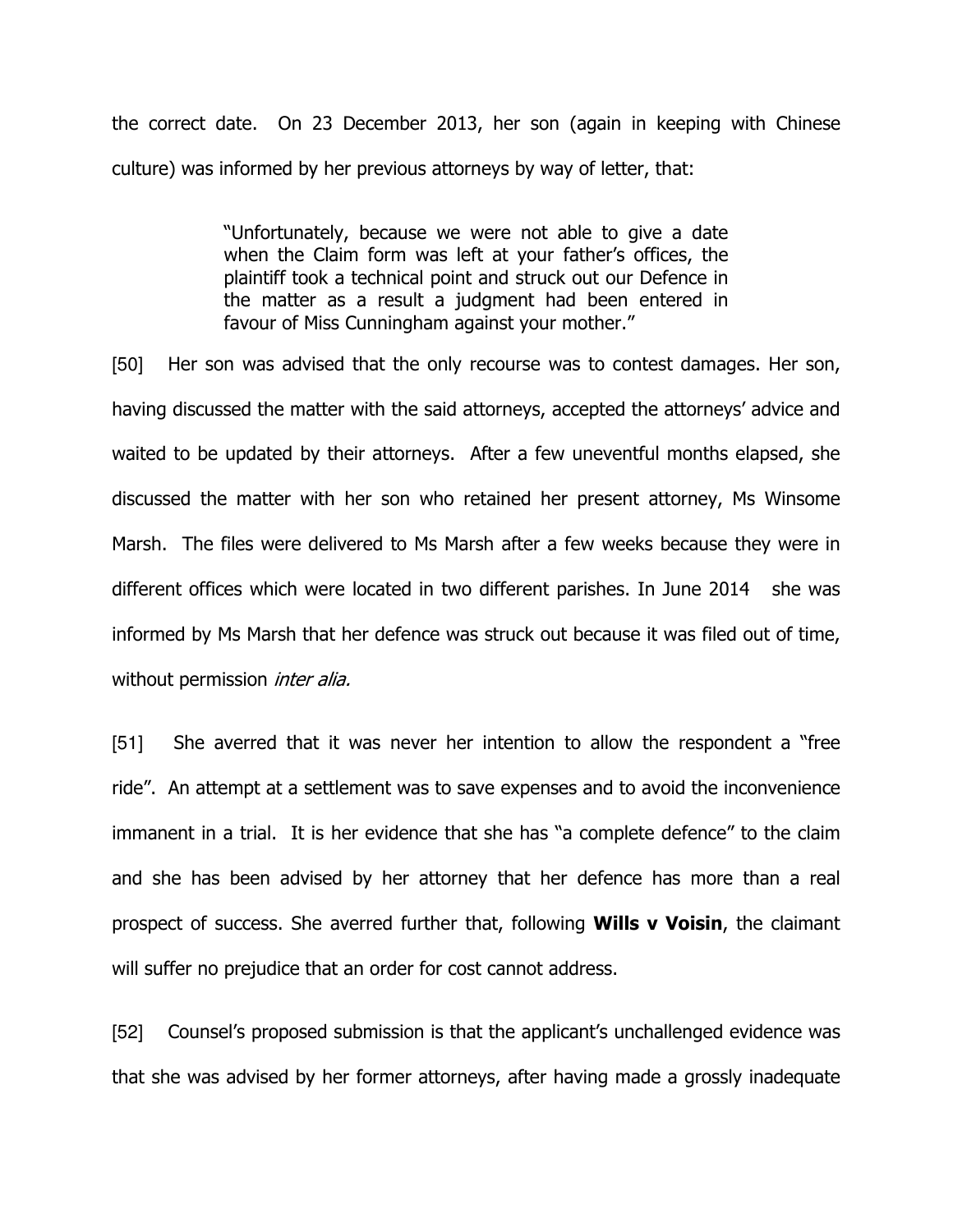application to set aside; filed acknowledgment and defence out of time and without consent which resulted in the acknowledgement of service being struck out, that there was nothing further she could have done. Also, the applicant's unchallenged evidence was that her previous attorneys were guilty of numerous errors which the applicant would not have known until she sought further legal advice.

[53] Counsel argued that the dismissal by the learned Master of the applicant's explanation that the delay was also as a result of cultural challenges, exposed a misunderstanding on the part of the learned Master as to the explanation for the delay. She posited that the overriding concern for the Master ought to have been the applicant's prospects of success, and not the delay, although the delay is a factor to be borne in mind. For this proposition, reliance was placed on the cases of Trevor McMillan et al v Richard Khouri SCCA No 111/2002, judgment delivered 29 July 2003 and Rohan Smith v Elroy Pessoa and Anor.

[54] Mr Robinson also argued that the inadvertence of counsel, the cultural challenges, the unchallenged evidence of the need to attend to her husband's grave illness and her attention to the matter within a reasonable time after his death in spite of the advice from her previous attorneys were exemplary. Mr Hill however postulated that this court has held that the inadvertence of previous counsel is not a sufficient explanation of delay.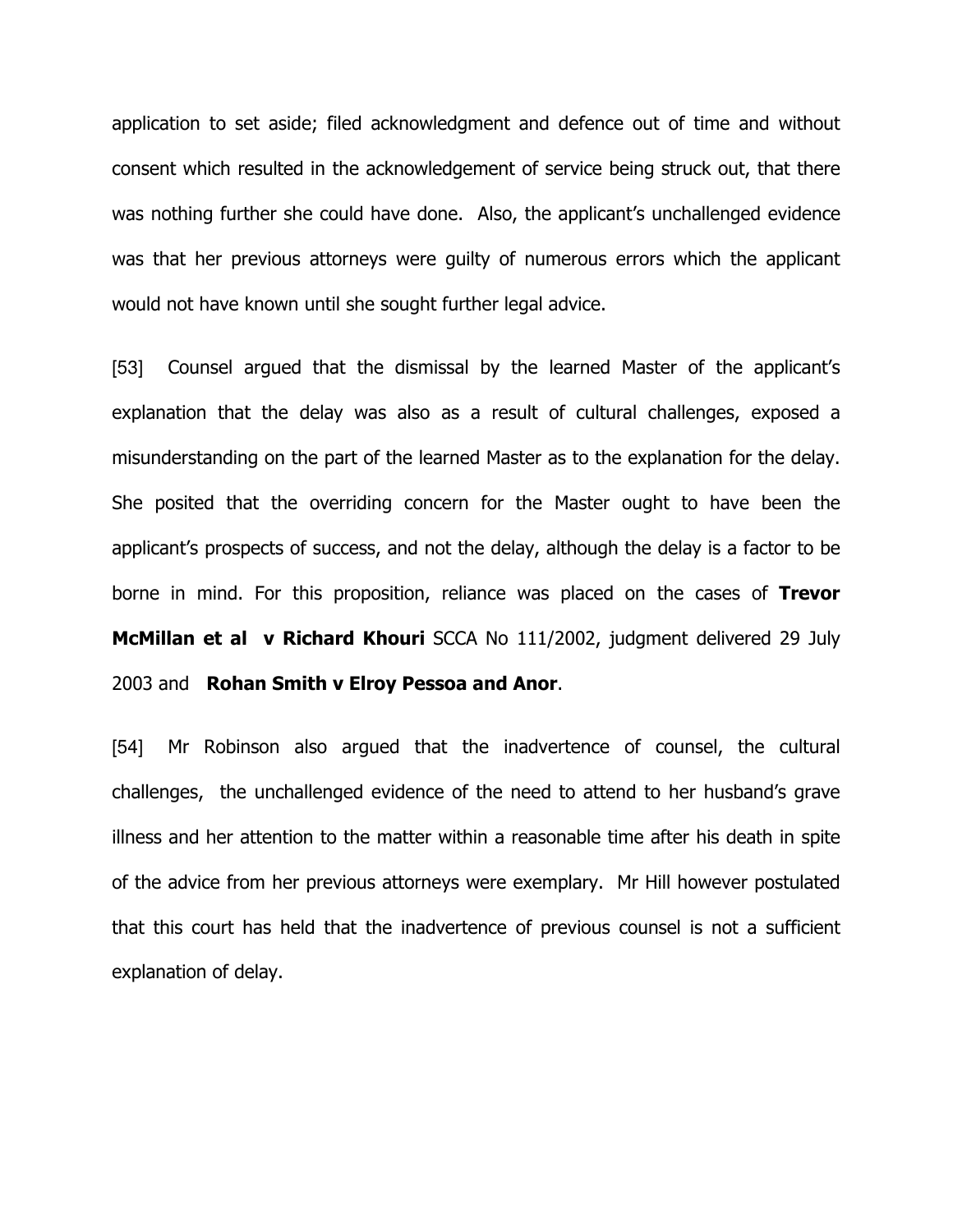#### Master Harris' treatment of the issue of delay

[55] The Master relied on the cases Fiesta Jamaica Limited v National Water **Commission** [2010] JMCA Civ 4, a decision of this court which approved Lightman J's statement in the English case of **Commissioner of Customs and Excise v** Eastwood Care Homes (Ilkeston) Ltd and Others [2001] EWHC Ch 456 in respect of the factors a court ought to be mindful of in considering how to excercise its discretion in cases of delay.

[56] She also cited the case of International Finance Corporation v Utexafrica SPRL 2001 EWHC 508 in which Moor-Bick J opined that:

> "A person who holds a regular judgment even a default judgment has something of value and in order to avoid injustice, he should not be deprived of it without good reason."

She then observed that the claimant was served on 22 March 2007 with the documents and that judgment in default was obtained on 22 October 2013. She noted also that the applicant's first application was determined on 22 October 2013 and this application was filed nine months later. It was her finding that the applicant failed to act promptly and that her explanation for her failure to file the acknowledgement of service and defence "was not a good reason bearing in mind the particulars of claim".

[57] The Master failed to express any view concerning the manner in which the applicant's case was dealt with by her former attorneys. Her reference to the conduct of the applicant's former attorneys was to state that the applicant's counsel: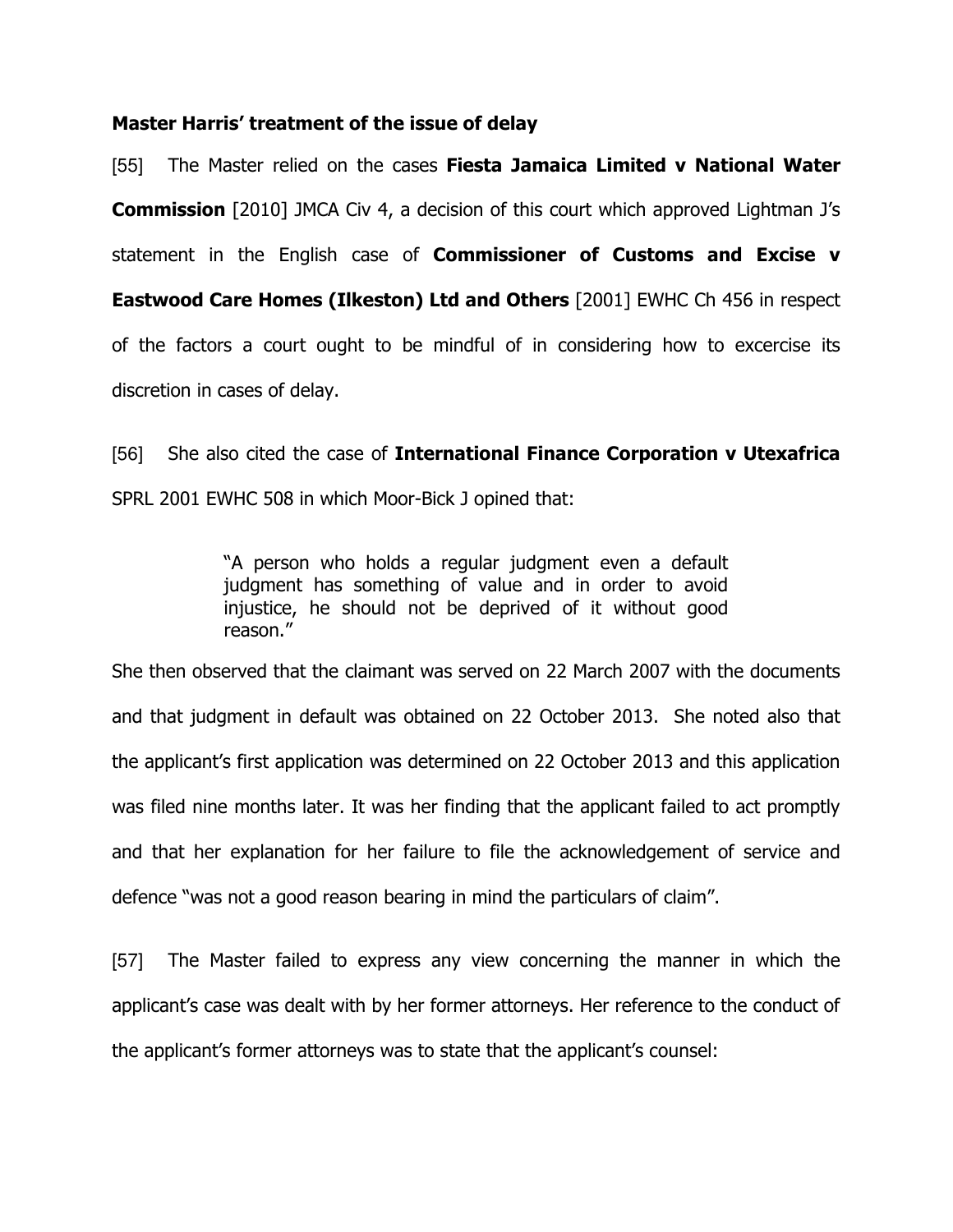"was at pains to point out that the application was being made because there was new relevant material that was available now that was not available at the time of the previous applications, including cultural issues that prevented the Applicant from having conduct of her own defence as well as the unfortunate lapses of her previous attorneys."

[58] She apparently did not view the cultural issue or the "unfortunate lapses of her previous attorneys" as relevant facts. No attempt however was made to consider the effect of the lapses of the previous attorney or to proffer any reason for her rejection of that as a relevant fact. Nor is there any indication that she adverted to the effect which the illness and death of the applicant's husband might have had on her ability to comply timeously.

# The law/discussion

[59] It is settled that this court frowns upon wanton disregard for timelines. In **Peter** 

Haddad v Donald Silvera SCCA No 31/2003, delivered 31 July 2007, Smith JA noted that:

> "...one of the main aims of the CPR and their overriding objective is that civil litigation should be undertaken and pursued with the proper expedition'."

[60] Panton JA's (as he then was) following statement in Leymon Strachan v

Gleaner Company Ltd and Dudley Stokes Motion No 12/1999, judgment delivered

6 December 1999, of the court's position on failure to adhere to timelines, ought now

to be well known. He summarized this position thus:

 "The legal position may therefore be summarised thus: (1) Rules of court providing a time-table for the conduct of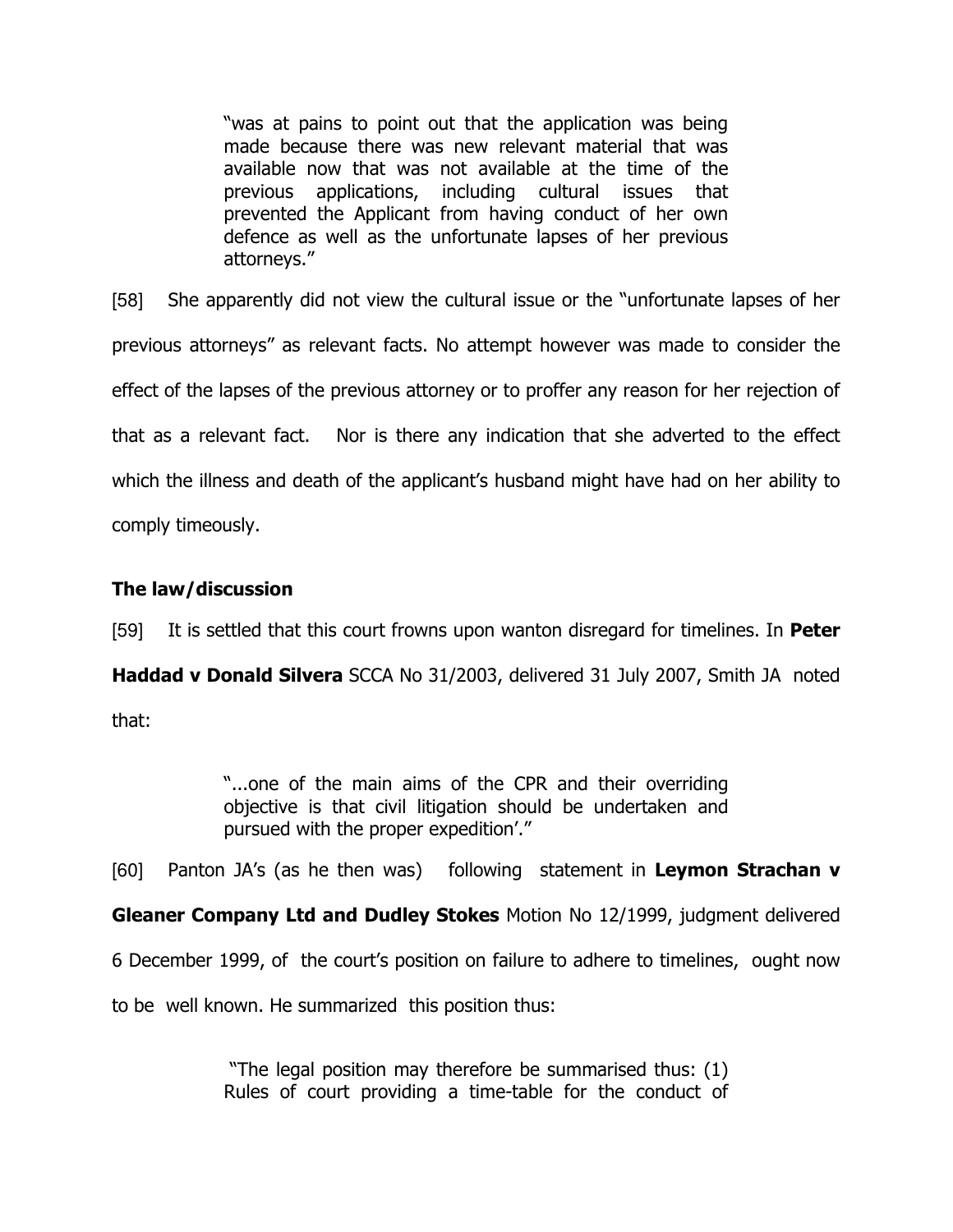litigation must, prima facie, be obeyed. (2) Where there has been a non-compliance with a timetable, the court has a discretion to extend time. (3) In exercising its discretion , the Court will consider – (i) the length of the delay; (ii) the reasons for the delay; (iii) whether there is an arguable case for an appeal and; (iv) the degree of prejudice to the other parties if time is extended. (4) Notwithstanding the absence of a good reason for delay, the court is not bound to reject an application for an extension of time, as the overriding principle is that justice has to be done."

In the case of Jamaica Public Service Company Ltd v Rose Marie Samuels

[2010] JMCA App 23 Morrison JA (as he then was) regarded and adopted as correct,

the position taken by Panton JA.

[61] The Master's failure to properly address the errors/negligence of the applicant's

former attorneys which she cited as a reason for the delay has provided room for this

court to express its view on the matter. A factor of importance was certainly the extent

to which the delay was attributable to the attorney. In **Salter Rex and Co v Ghosh** 

[1971] 2 All ER 865 Lord Denning MR, in dealing with that issue, said:

"So [the applicant] is out of time. His counsel admitted that it was his, counsel's mistake and asked us to extend the time. The difference between two weeks and four weeks is not much. If [the applicant] had any merits which were worthy of consideration, we could certainly extend the time We never like a litigant to suffer by the mistake of his **lawyers.** I can see no merit in [the applicant's] case. If we extended his time it would only mean that he would be throwing good money after bad. I would therefore refuse to extend the time. I would dismiss the application." (Emphasis supplied)

So the issue ought to arise whether the applicant should be shut out of court as a result of her attorney's lethargy and or mistakes. Because the real question is: has the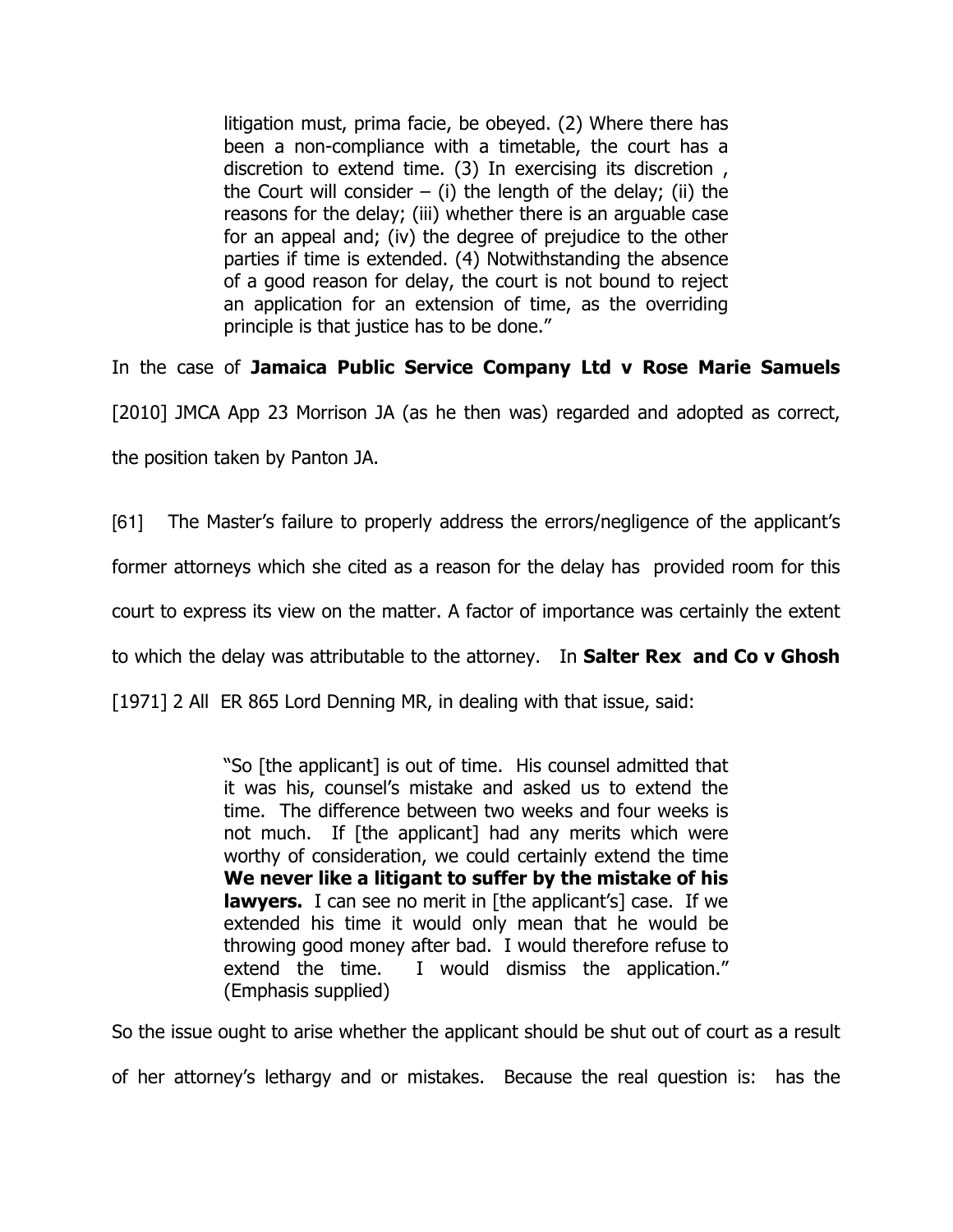applicant, in any event, satisfied the court that her application was made "as soon as was reasonably practicable after finding out that judgment has been entered"?

[62] On the applicant's evidence, it was on 13 December 2013 that she became aware of the judgment against her. Her application was made on 21 July 2014. The period of approximately seven months cannot be regarded as "soon after her discovery of the judgment against her". But was it made "soon after it was reasonably practicable"? The answer lies in her reason for the delay.

[63] Her evidence is that her husband had engaged the services of attorneys on her behalf. An acknowledgement of service and defence had been filed but both were deficient. The said documents were struck out on 8 November 2012. Her previous attorney failed to remedy that matter and indeed failed to communicate the status of the matter to either herself or her husband. It was only on 23 December 2013 that the said attorney informed her that judgment in default was entered. That was 13 months after the documents were struck out.

[64] Even if the learned Master was correct in not regarding culture as a good reason, it cannot, in light of the applicant's actions upon being informed of the default, be said that she failed to act with dispatch or that she has not provided a good explanation for the failure to file her acknowledgment of service and defence within the time stipulated.

[65] Of importance also is the fact that the supermarket which was managed by her husband and at which she was emploved was also sued as the  $1<sup>st</sup>$  defendant and she the 2<sup>nd</sup> defendant. Apart from Chinese culture, it is not far-fetched that her husband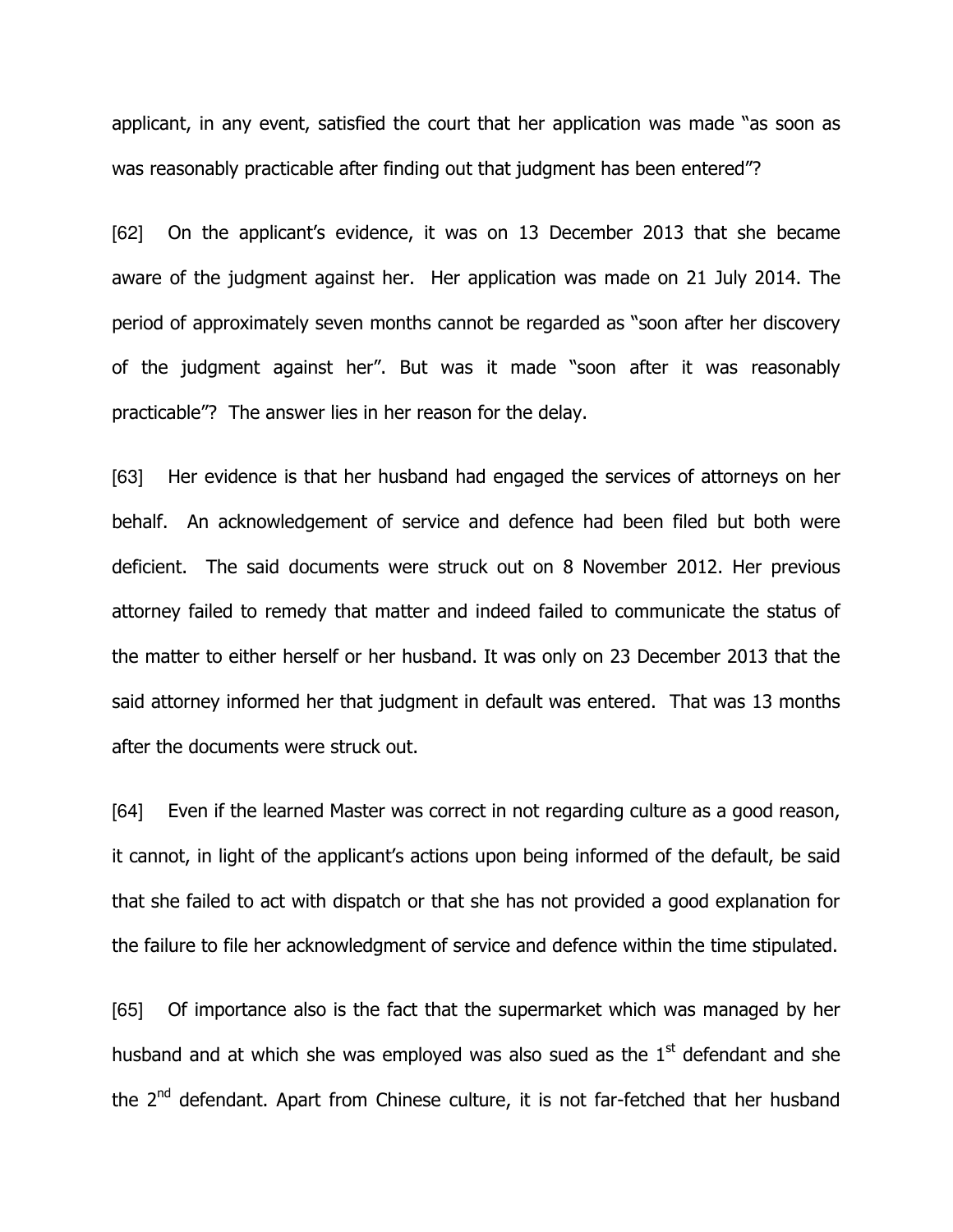would have had conduct of the matters since the first named respondent was the supermarket.

[66] As submitted by Mr Robinson, the overriding consideration is whether the applicant has a real prospect of successfully defending the matter. The Master, apart from examining the law and the applicant's delay, failed to consider the reasons she proffered for the delay. Grounds 2, 3 and 6 are also not without merit and do have a chance of succeeding.

## Ground 7

"The Learned Master erred in law in taking the draconian step of barring the 2<sup>nd</sup> Defendant/applicant from disputing the Claimant/Respondent's Claim in light of the strong Defence proposed; the lack of real prejudice to the claimant/Respondent should the matter be tried; the Claimant/Respondent's own delays in prosecuting the Claim."

## The respondent's delay

[67] Mr Robinson submitted that there were delays on both sides. There was a nine months hiatus between the steps taken by the respondent. He pointed out that there was a one year delay in pursuing the matter whilst the parties were in discussion. He submitted that the fact that the respondent took no step to enforce the judgment for such a long time ought also to have been considered.

[68] He submitted that the overriding objective in matters of this nature, is to ensure that the matter is tried on its merits unless irreparable prejudice would occur. He argued that there was no evidence that the respondent would suffer prejudice which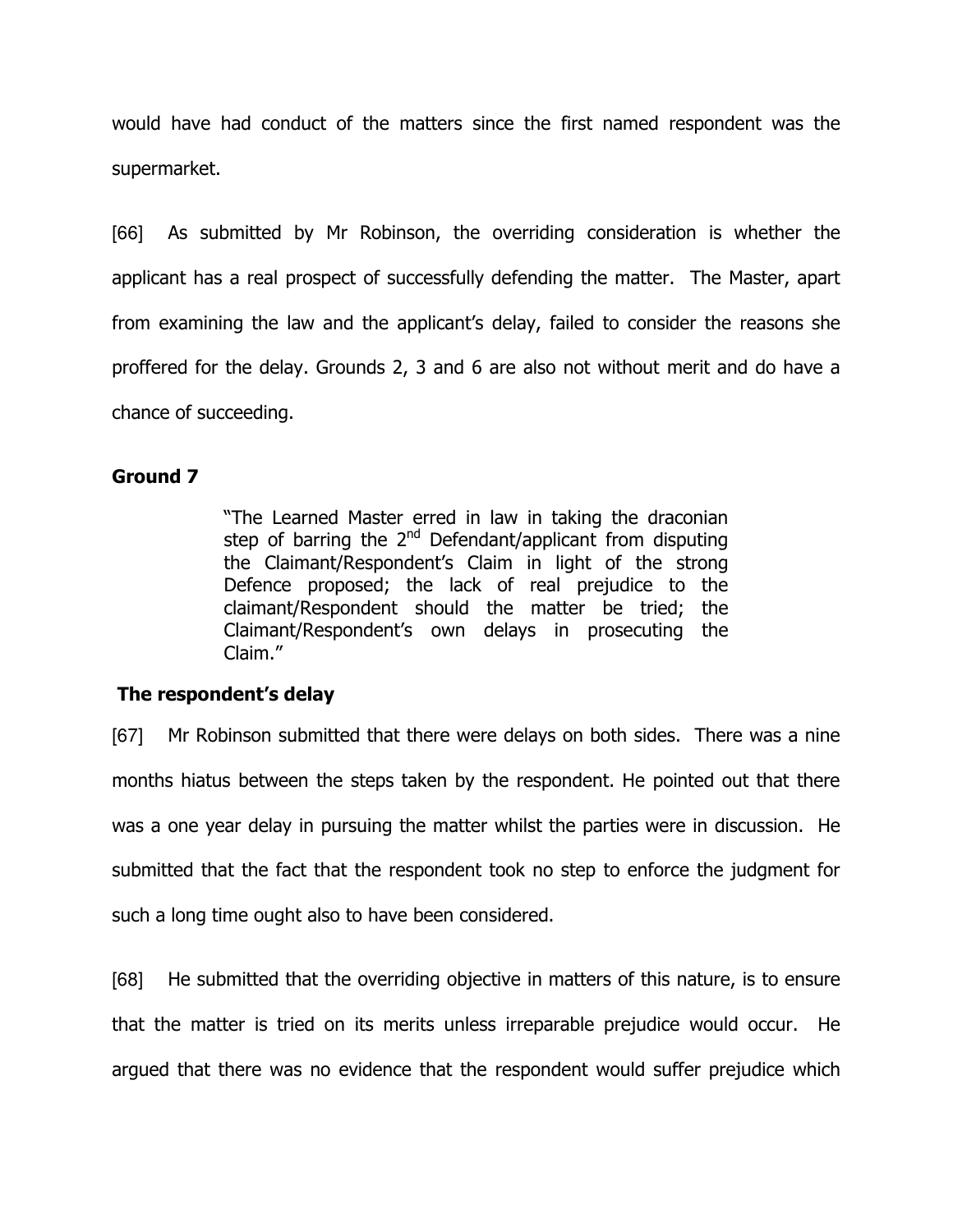could not be addressed by costs. He submitted that any prejudice suffered by the respondent can be dealt with by costs. He relied on Phillips JA's decision in Rohan **Smith v Elroy Pessoa and Anor** in support of his argument.

[69] Mr Hill relied on his earlier submissions in opposing this ground.

#### Analysis

[70] This proposed ground necessitates a chronological examination of the respondent's actions in prosecuting the matter. The unchallenged evidence is that the claim form and the particulars of claim were filed 22 March 2007. The parties embarked on discussions with a view to resolving the matter amicably. The respondent's affidavit of service was filed on 18 December 2007. The discussions between the parties ended in or about August 2008.

[71] The parties were attempting to settle the matter amicably hence both parties ignored the matter for almost three years when the respondent applied to have the said acknowledgment and defence struck out and obtained judgment in default. That fact notwithstanding, it was incumbent on the appellant to ensure that she complied with the rules.

[72] The respondent's request for judgment in default, an undated interlocutory judgment, and a notice of assessment of damages were filed on 15 September 2008. They were re-filed at the registrar's request on 22 October 2008. An acknowledgment of service and defence were filed on behalf of the applicant on 19 September 2008 albeit late.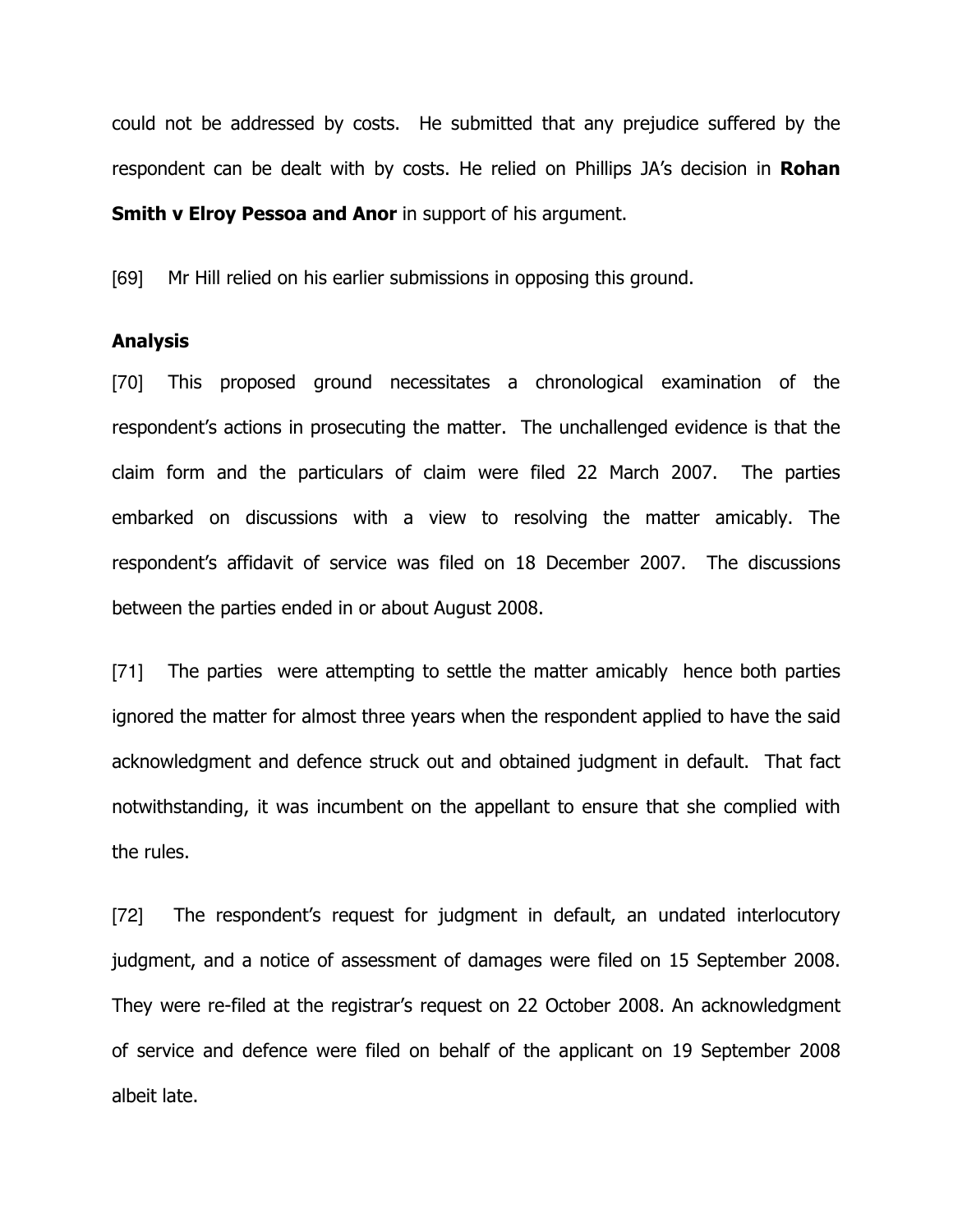[73] On 29 March 2012, the respondent's application, which was dated 29 December 2011, was filed requesting that the applicant's application, acknowledgement of service and defence be struck out. The respondent's affidavit in support, which was sworn to on 29 December 2011, was filed on 29 March 2012. The applicant's acknowledgement of service and defence were struck out on 8 November 2012.

[74] The respondent filed an undated new request for interlocutory judgment against the applicant on 22 October 2012, which the applicant's attorney has not had sight of. The applicant's former attorney's sworn affidavit was filed 6 November 2012 opposing the respondent's application. The application was heard on 8 November 2012 and the applicant's acknowledgement of service and defence were stuck out. On 4 December 2012 the applicant's application for leave to file her defence and affidavit was filed. The respondent's affidavit in response was filed on 30 January 2013.

[75] On 31 January 2013, the applicant's application for leave to file her defence and affidavit which were fixed for hearing was adjourned because the time allotted was insufficient. On 7 May 2013, an amended application requesting, *inter alia*, that the judgment entered against it in default be set aside was filed. On 15 May 2013, an acknowledgment of service was filed. The applicant's amended application was heard in July 2013. The decision refusing the application was delivered on 22 October 2013. Notice of change of attorney was filed on the applicant's behalf on 21 July 2014.

[76] In the English Court of Appeal case of Finnegan v Parkside Health Authority [1998] 1 WLR 411 Hirst LJ, in considering the exercise of the court's discretion in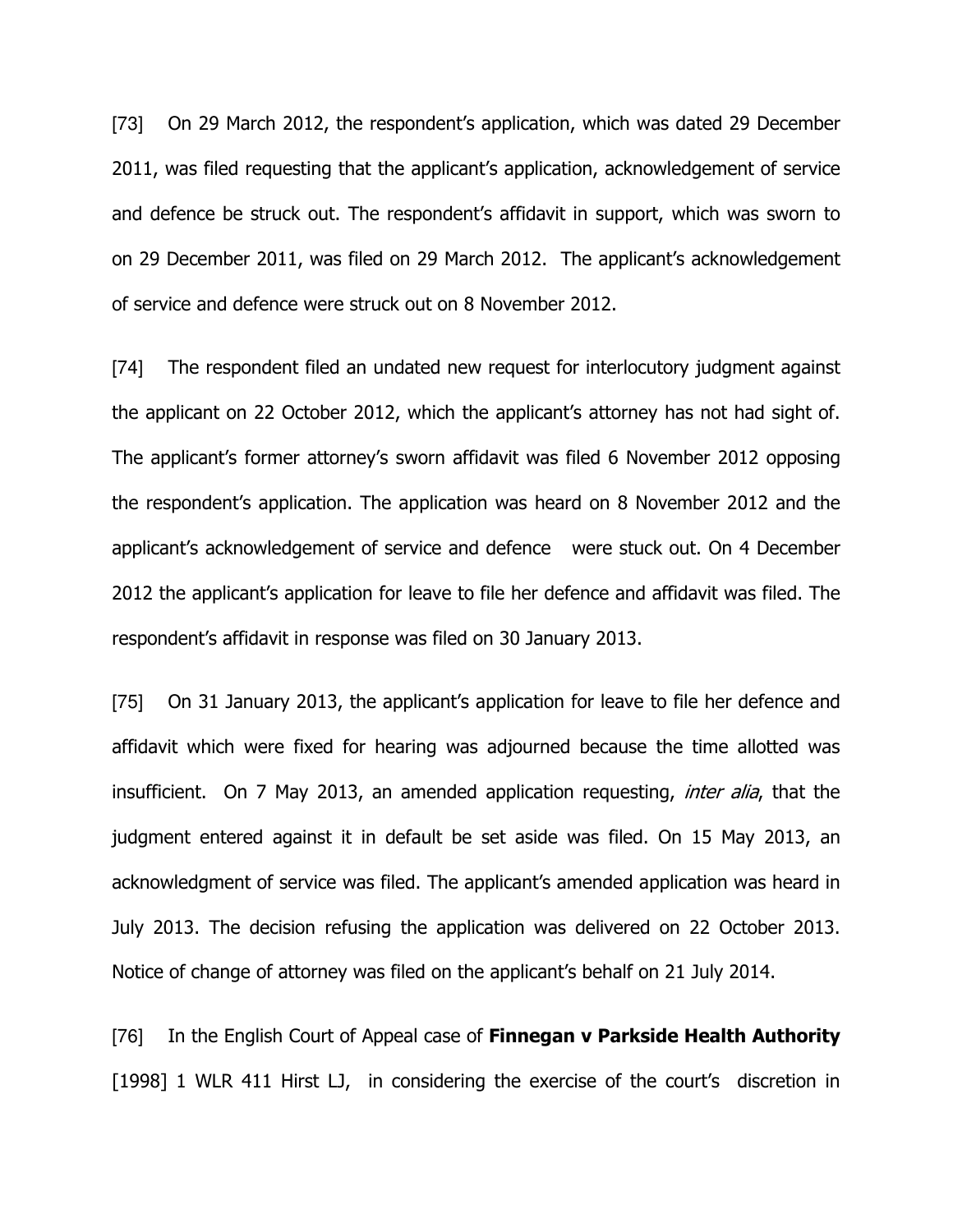deciding applications for extension of time plainly stated that prejudice is a factor to be considered. At pages 421-422 he said:

> "...clearly prejudice forms part of the overall assessment, and is a factor which needs to be taken into account in deciding how justice is to be done.

...

But of course that is not the end of the case, since each application must be judged on its own fact and where, as here, there is a very considerable delay, with no explanation of the critical period, the court will apply the guidelines laid down in *Mortgage Corporation Ltd. v. Sandoes*, The Times, 27 December 1996 including guideline 1 stressing that the rules are to be observed."

[77] There is in fact no evidence that the respondent who has also been guilty of delay in prosecuting her claim will suffer prejudice which costs cannot address. This ground too, has a chance of succeeding.

# Ground 8

"The decision of the Learned Master is contrary to the overriding objective."

[78] Mr Robinson argued that the primary focus of the Master ought to have been the merits of the applicant's reasons for the delay. He said the primary consideration for the Master was to do justice. In so doing, she ought to have looked at justice to both sides. Queen's Counsel however argued that in arriving at a just position, the totality of the evidence must be examined. The Master, he argued, considered the applicant's egregious delay and arrived at a correct decision.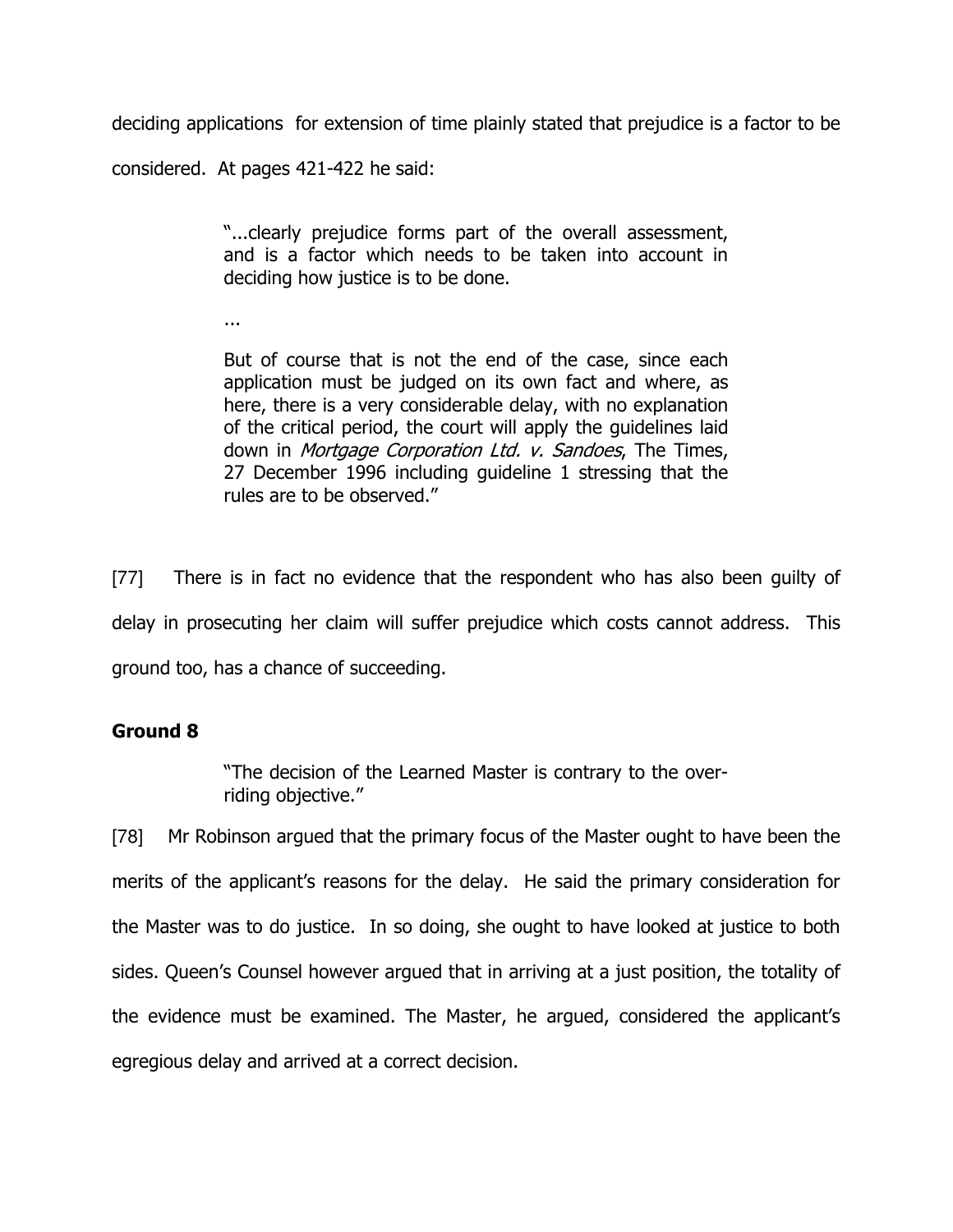## Discussion /law

[79] Rules  $1.1(1)$  and  $(2)(d)$  and  $(e)$  of the CPR are relevant and state:

"(1) These rules are a new procedural code with the overriding objective of enabling the court to deal with cases justly.

(2) Dealing justly with a case includes-

...

(d) ensuring that it is dealt with expeditiously and fairly; and;

(e) allotting to it an appropriate share of the court's resources, while taking into account the need to allot resources to other cases."

[80] Phillips JA, in dealing with a similar matter in **Rohan Smith v Elroy Pessoa** 

and Anor enunciated at paragraph [39]:

" the overriding factor is whether the defendants, in this case the respondents, had a real prospect of successfully defending the claim, and the consideration of whether the application was made timeously is merely a factor to be borne in mind, and ought not by itself to be determinative of the application."

I am in agreement with that statement. Delay, although undesirable and ought not to

be countenanced lightly, is but a factor to be considered.

[81] By virtue of rule 13.3(1), the overarching consideration is whether the defendant has a real prospect of successfully defending the matter. The applicant's delay in pursuing the matter has been inordinate and undesirable. However, in light of the